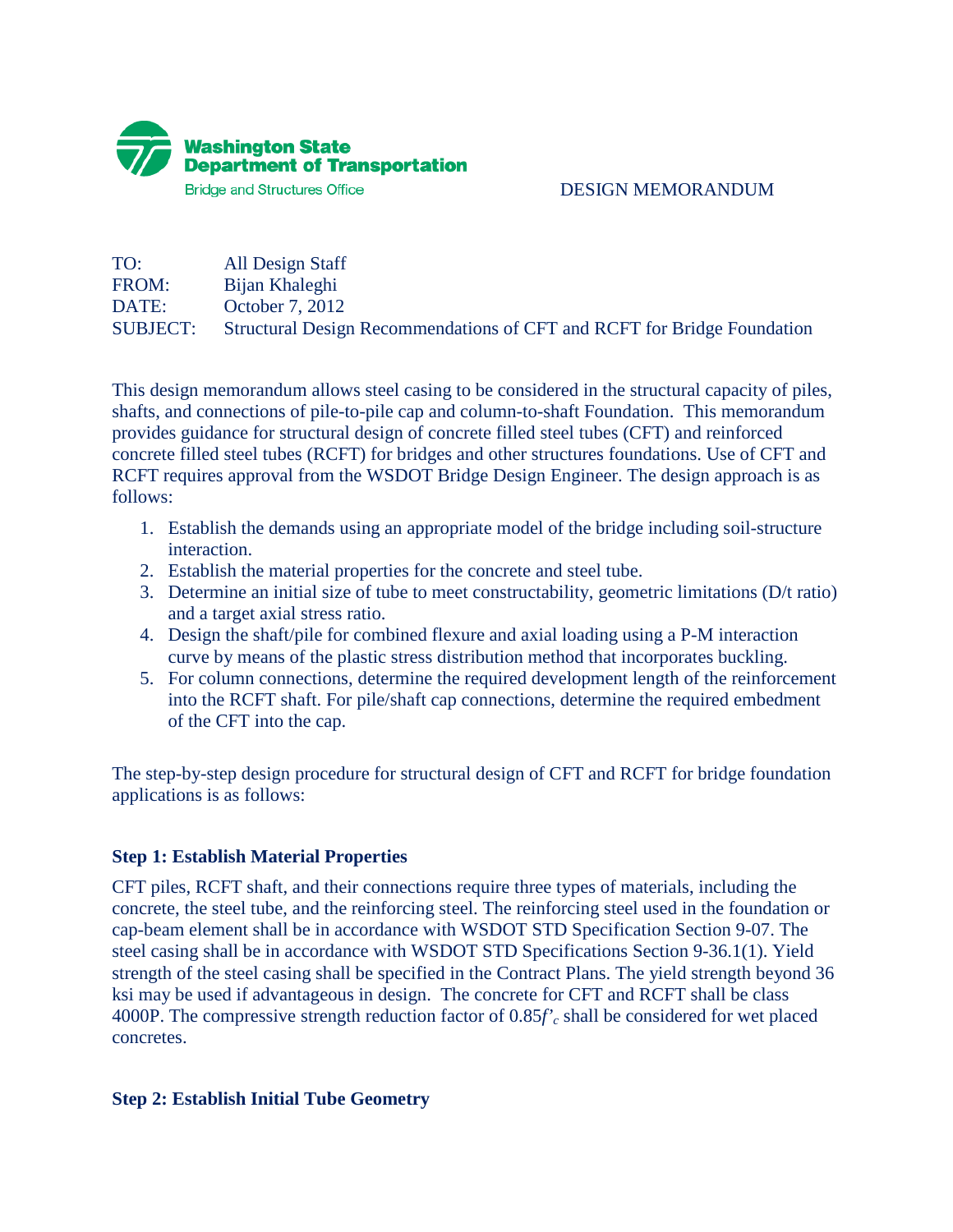There are three different aspects of CFT/RCFT that should be considered when selecting the initial cross section of the tube. First, minimum thickness values may be required for constructability such as driving or corrosion. The minimum thickness shall not be taken less than 3/8 inch at the time of installation. Second, it may be desirable to limit the axial stress on the member during seismic loading. Commonly axial stresses under earthquake loading are limited to 10-20% of the gross capacity. And finally, tubes with very high D/t ratio may compromise their capacity, where as tubes with low D/t ratios may not develop their strength. Therefore the recommended D/t limit is encouraged. To develop the full plastic capacity of CFT or RCFT members, it is necessary to ensure that local buckling does not occur prior to development of the strength of the tube. This is accomplished by providing an upper limit on the D/t ratio. As a result, the recommended slenderness limit for:

o CFT or RCFT subjected primarily to flexural loading is:

$$
\frac{D}{t} \le 0.22 \frac{E}{F_y} \tag{1}
$$

o CFT and RCFT subjected primarily to axial loading is:

$$
\frac{D}{t} \le 0.15 \frac{E}{F_y} \tag{2}
$$

Note: it is recommended that these D/t ratios are satisfied even though design of CFT and RCFT elements will still typically be limited to elastic capacities.

### **Step 3: Stiffness Models For CFT And RCFT**

The effective stiffness,  $EI_{\text{eff}}$ , of circular CFT/RCFT as shown in Eq. 3a is used to evaluate deflections, deformations, buckling capacity, and moment magnification. This effective stiffness factor is termed *C'* shown in Eq. 3b.

$$
EI_{eff} = E_s I_s + C' E_C I_C
$$
 (3a)  

$$
C' = 0.15 + \frac{P}{P_0} + \frac{A_s}{A_s + A_C} < 0.9
$$
 (3b)

 $P_0$ , the ultimate axial crushing load, is defined in Eq. 6c, and  $A_s$  is the combined area of the steel tube and steel reinforcing.

### **Step 4: Flexural Strength and Material Interaction Curve**

The flexural strength of CFT and RCFT members is determined using the plastic stress distribution method (PSDM), shown in Fig. 1. This method can be used to generate a full P-M interaction curve, as shown in Figure 1b. For each neutral axis depth, pairs of axial and bending resistances can be determined. Figure 1b shows the resulting material interaction curve where the values on the moment (x) axis and axial load (y) axis are normalized to the flexural strength without axial load ( $M_0$ ) and the axial crush load without moment ( $P_0$ ) of the member, respectively. Smaller D/t values result in larger resistance, because the area of steel is larger.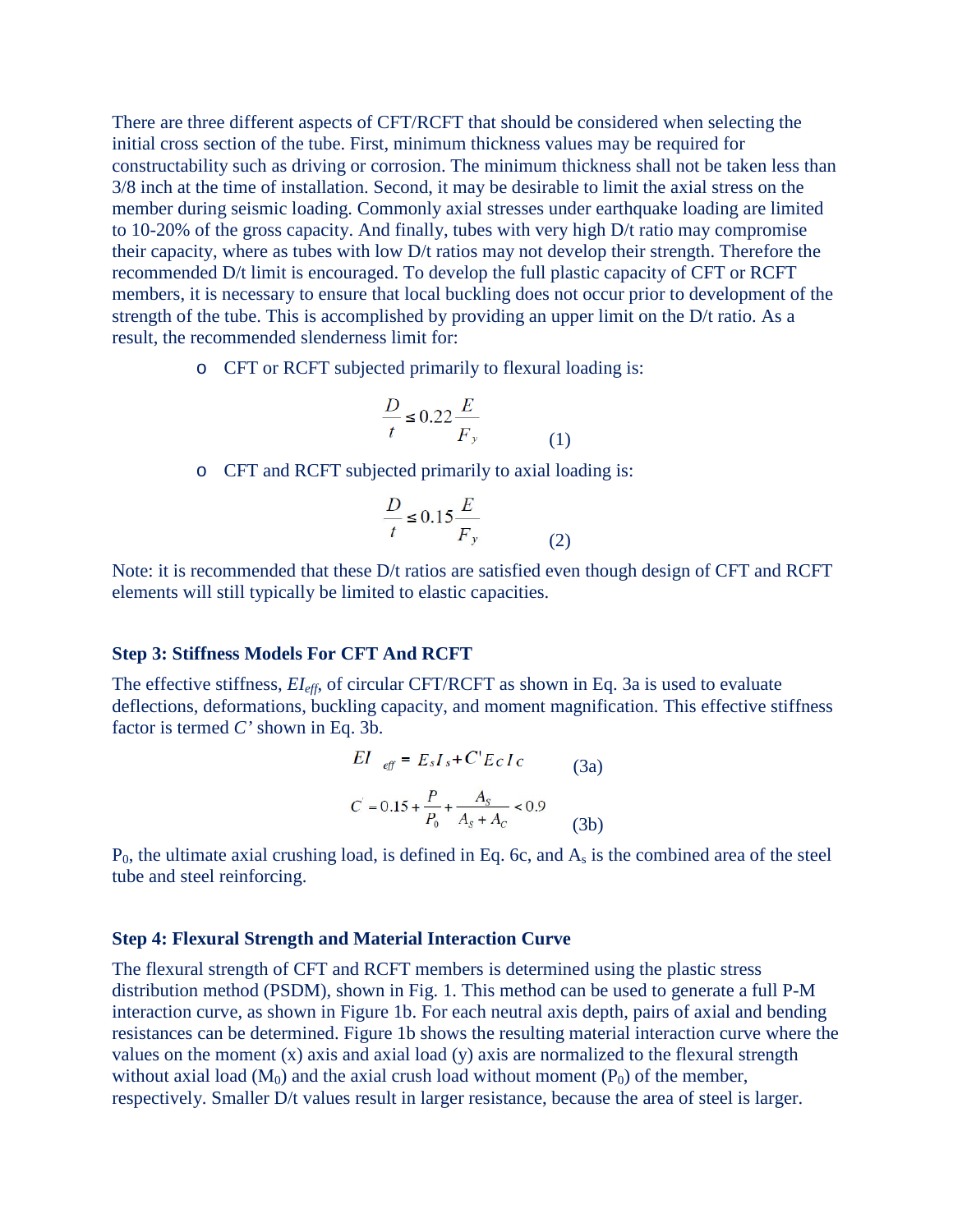Larger D/t ratios result in significantly increased bending moment for modest compressive loads, because of the increased contribution of concrete fill as shown in Fig. 1b.



Fig 1. Strength determination for CFT; a) Plastic stress distribution method, b) Material-based interaction curves (no buckling)

A closed-form solution for the interaction curve for CFT piles has been derived based upon the geometry described in Fig. 2 and is expressed in Equations 4.

| $r_m = r - \frac{1}{2}$                      | (4a) |
|----------------------------------------------|------|
| $heta = \sin^{-1}\left(\frac{y}{r_m}\right)$ | (4b) |

$$
c = r_i \cos \theta \tag{4c}
$$

$$
P = F_y t_{rm} \{ (\pi - 2\theta) - (\pi + 2\theta) \} + \frac{0.95 f'_{ct}}{2} \{ (\pi - 2\theta) r_i^2 - 2yc \}
$$
(4d)

$$
M = 0.95 f'_{ct} c \left\{ \left( r_i^2 - y^2 \right) - \frac{c^2}{3} \right\} + 4 F_y t c \frac{r_m^2}{r_i}
$$
(4e)





For RCFT members, a similar material interaction curve is expressed by Eqs. 5 with slightly revised geometry as illustrated in Fig. 3.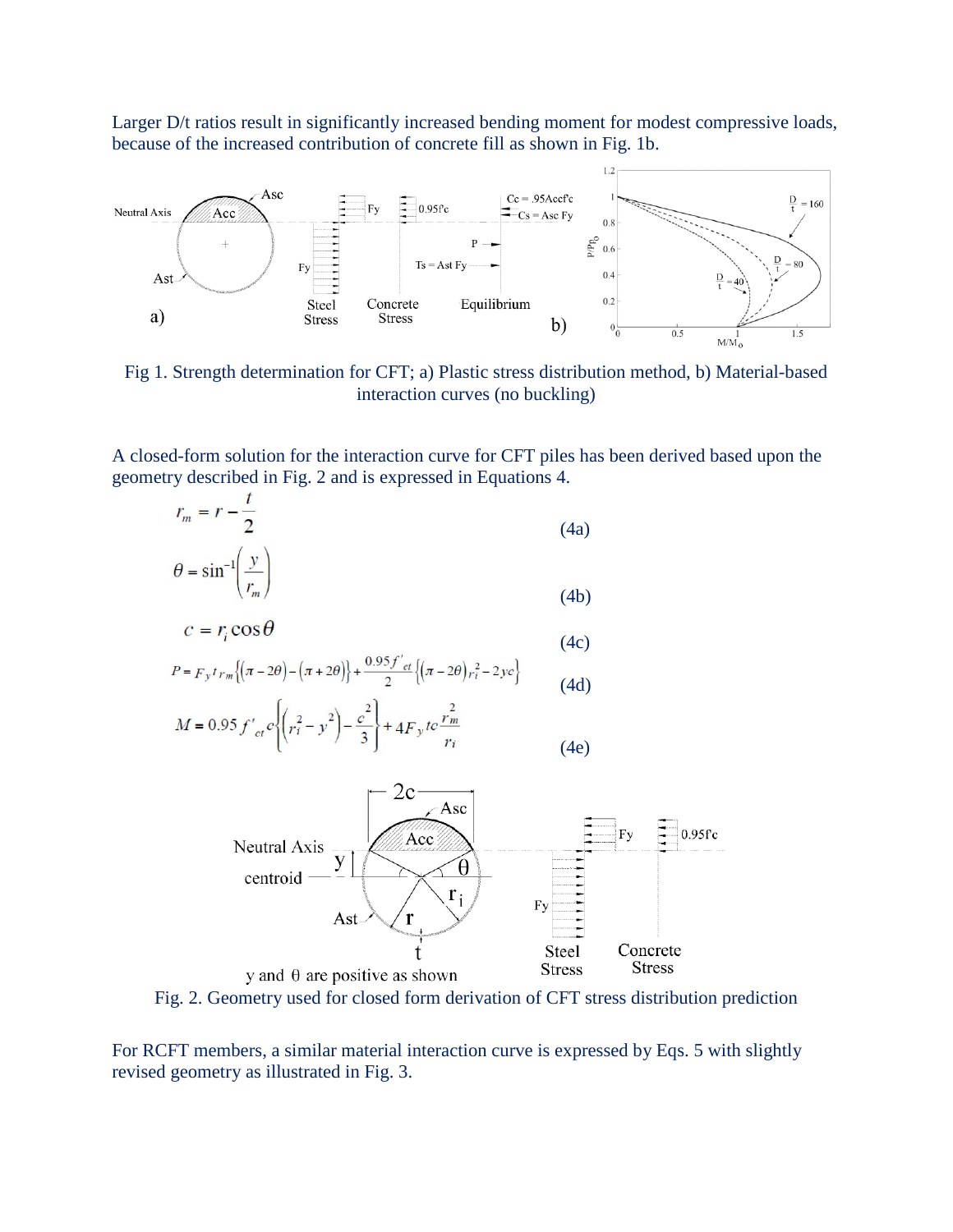



$$
r_m = r - \frac{t}{2}
$$
  
\n
$$
\theta_s = \sin^{-1}\left(\frac{y}{2}\right) \quad \text{and} \quad \theta_b = \sin^{-1}\left(\frac{y}{2}\right)
$$
 (5a)

$$
\langle r_m \rangle \qquad \langle r_b \rangle \tag{5b}
$$

$$
c = r_i \cos \theta_s \text{ and } c_b = r_b \cos \theta_b \tag{5c}
$$

$$
t_b = \frac{1}{2\pi r_b}
$$
\n
$$
P = F_{ys} t r_m \{ (\pi - 2\theta_s) - (\pi + 2\theta_s) \} + t_b r_b \{ F_{yb} (\pi - 2\theta_b) - (F_{yb} - .95 f_c) (\pi + 2\theta_b) \}
$$
\n(5d)

$$
+\frac{0.95 f_c' c}{2} \{ (\pi - 2\theta_s) r_i^2 - 2yc \}
$$
\n
$$
M = 0.95 f_c' c \left\{ \left( r_i^2 - y^2 \right) - \frac{c^2}{3} \right\} + 4 F_{ys} tc \frac{r_m^2}{r_i} + 4 F_{ybtbcbrb}
$$
\n(5f)

A positive value of P implies a compressive force, and y and Μ are positive with the sign convention shown in the figures. The variable y varies between plus and minus  $r_i$ . The P-M interaction curve is generated by solving the equations for selected points in this range and connection of those points. The above equations for nominal capacities could be used for both strength and extreme limit states with corresponding resistance factors per LRFD specifications.

## **Step 5: Impact of Stability on P-M Interaction Curve (Option For Non-restrained CFT and RCFT)**

Piles and shafts are typically assumed to be continually braced by the surrounding soil. Hence, piles and shafts are not normally affected by P-∆ effects or other secondary effects. As a result, this is not needed for most applications of CFT or RCFT as deep foundation elements. However,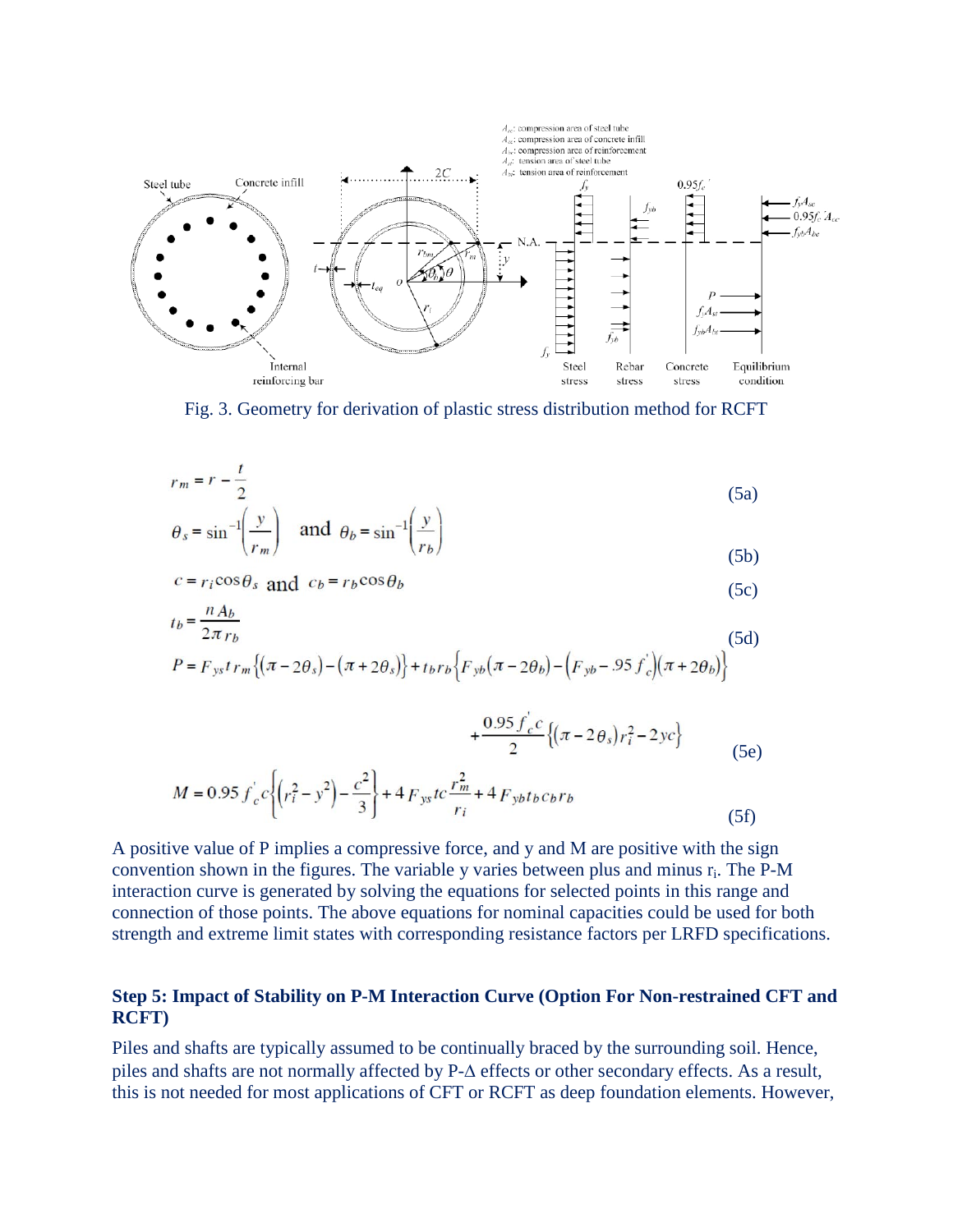it is recognized that special circumstances such as scour, soil liquefaction, or other design issues may leave piles and shafts subject to stability and P- ∆ effects or other secondary effects. In these circumstances, it is necessary to adjust the material interaction curve shown in Fig. 1b to account for stability and slenderness effects. To do this, it is necessary to employ the flexural stiffness, *EIeff*, of the pier, provided in Eq. 3a.

Global column buckling is determined by the equations provided in AISC and repeated here for clarity:

$$
P_{cr} = 0.658 \frac{P_o}{Pe} P_o
$$
 (6a)  
\n
$$
P_{cr} = 0.877 P_e
$$
 (6b)  
\n
$$
P_o = 0.95 f_c A_c + F_y A_s
$$
 (6c)

where  $P_e$  is the elastic buckling load by the Euler equation, and  $A_c$  and  $A_s$  are areas of the concrete and steel, respectively.

The interaction curve, including stability effects, is a modified version of the material interaction curve (Fig. 1b), which forms its basis. A series of points are jointed to form the curve. The points are as defined as follows:

- Points *A* and *B* are the axial and flexural capacity by the PSDM.
- Point *C* corresponds to the location on the PSDM interaction curve that results in the same moment capacity as point *B* but with axial load.
- Points *A'* and *C'* are obtained by multiplying the axial load associated with points *A* and *C* by the ratio,  $P_{cr}/P_o$ .
- Point *D* is located on the PSDM interaction curve and corresponds to one half of axial load which is determined for point *C'*.
- Point *A''* is the intersection of PSDM *P*-*M* interaction and a line parallel with the *x-*axis through the point *A'*.

The resulting curve accounts for global buckling of the tube and an example is shown in Fig. 4. The axial strength is limited to point *A'* (or the AISC buckling capacity). The stability based *P*-*M*  interaction curve is then constructed by connecting points *A'*, *A''*, *D*, and *B,* as shown in the figure. This interaction curve should then be used for strength design of the member for all load conditions. Seismic design requires that less ductile elements be designed for the expected maximum plastic capacity of the ductile members. Given a specified axial load, the expected maximum bending moment will be 125% of the moment obtained from the interaction curve and this is the demand that should be used to design any less-ductile connecting elements.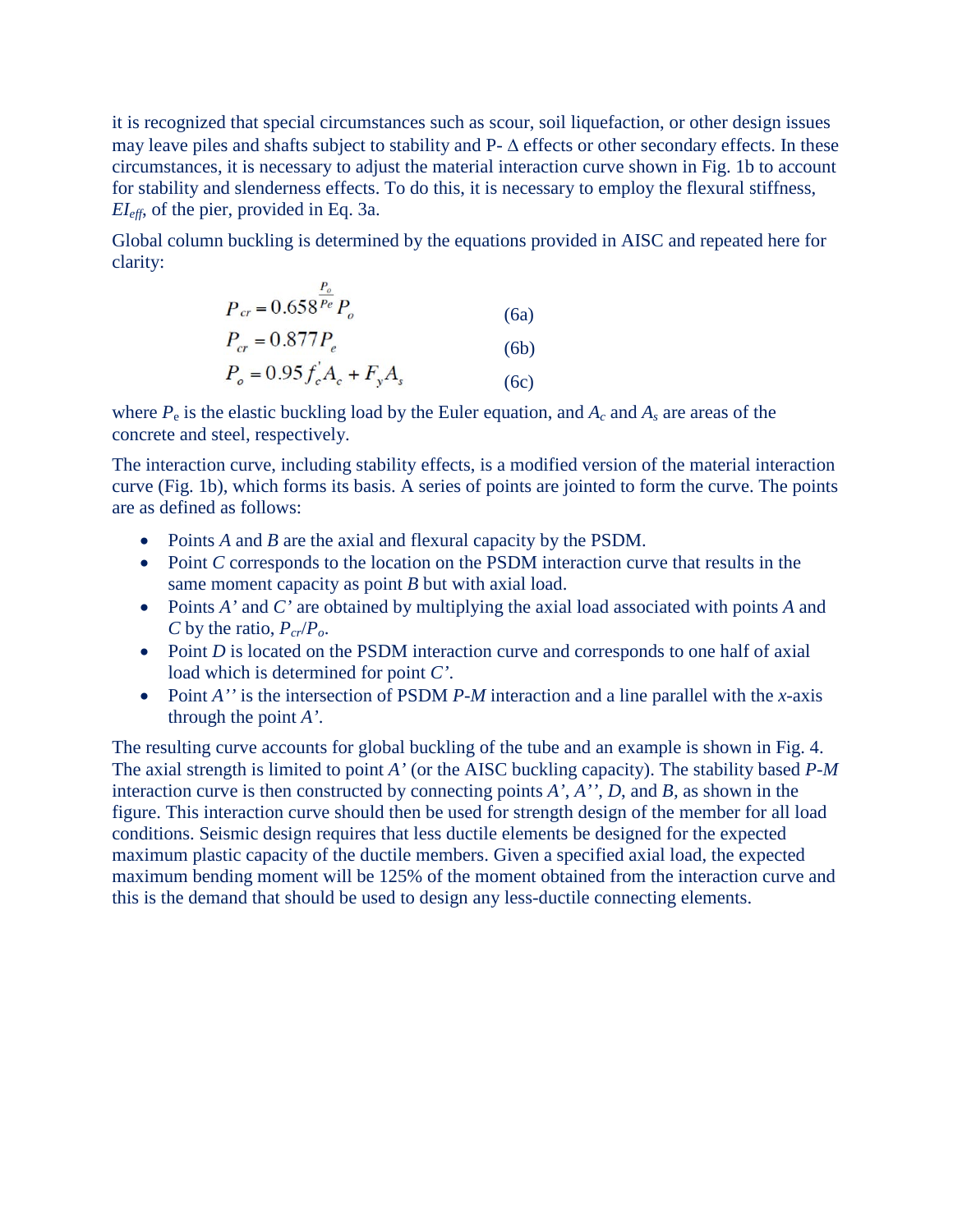

Fig. 4. Construction of the Stability-Based Interaction Curve for CFT and RCFT

### **Step 6: Determine the Shear Strength of CFT and RCFT Members**

The shear resistance of CFT and RCFT members shall be taken as:

$$
V_u = \phi V_n = \phi (V_s + 0.5*V_c)
$$
 (7)

where:

 $V_s$  = Shear resistance of steel casing = 0.6F<sub>y</sub> 0.5  $\pi$ tD

 $V_c$  = Shear resistance of concrete = 0.0316 β SQRT(f<sub>c</sub><sup>*'*</sup>) A<sub>c</sub>. if  $P_u$  is compressive

 $\phi$  = 0.85 LRFD resistance factor for shear

 $A_c$  = area of concrete within the steel casing

 $f_c$  = compressive strength of concrete

## **Step 7: Pile or Shaft Connection Design**

Two types of connection are considered for piles or shafts. The full strength connection, illustrated in Fig. 5, is proposed for connecting piles to pile caps. The partial strength connection, illustrated in Fig. 7, is proposed for connecting to pier columns.

## **Full Strength Connection**

The foundation connection design for the CFT must consider several different factors. A central part of this research study is the design and detailing of the connecting CFT to the foundation or cap-beam. The connection design should include:

- 1. Detailing/sizing of the annular ring
- 2. Determination of the embedment depth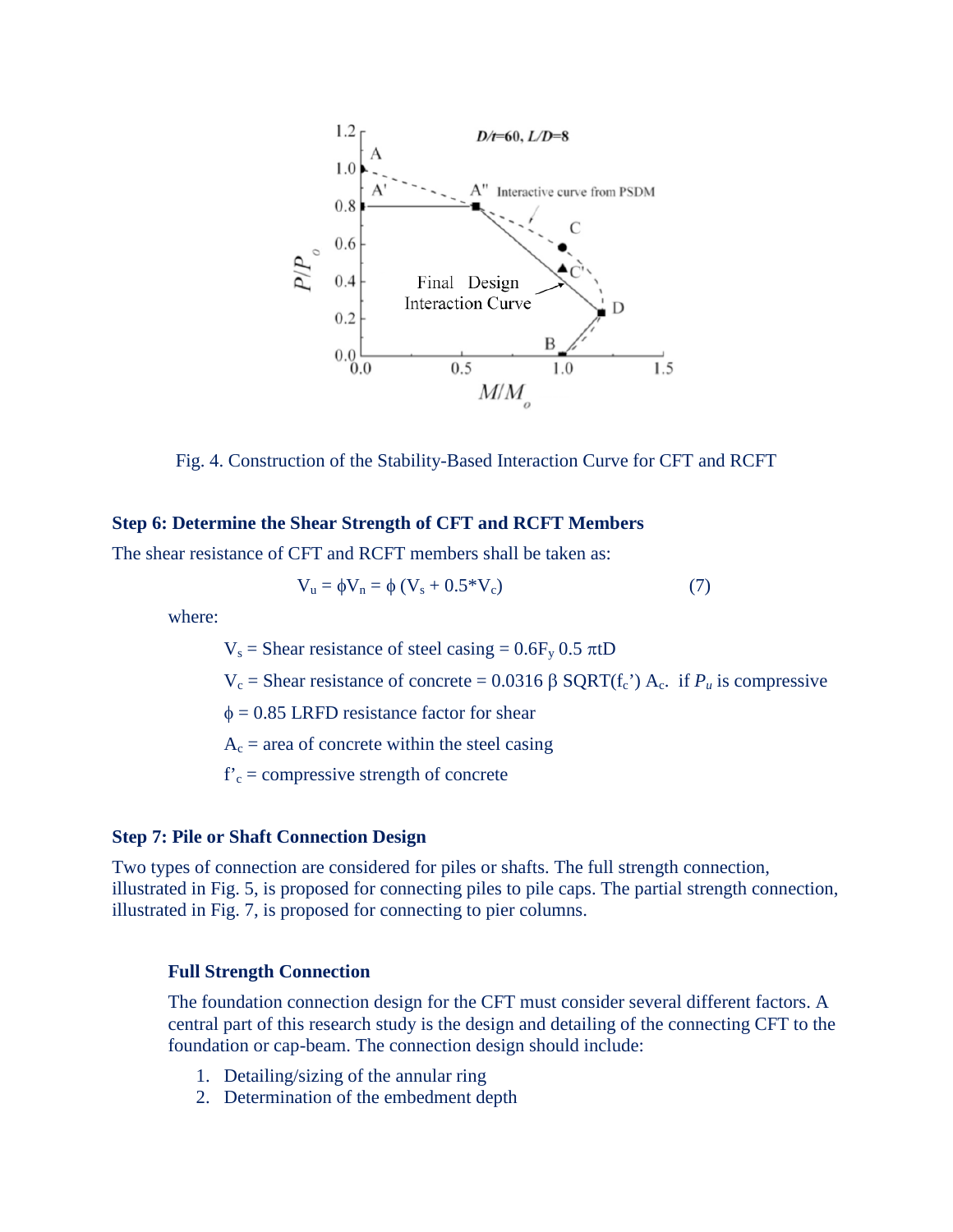- 3. Punching shear evaluation
- 4. General design (flexure and shear) of the connecting (foundation or cap-beam) element to sustain the CFT column demands.

### **Detailing of Annular Ring and Embedment Depth**

An annular ring is welded to the end of the tube to provide anchorage and stress distribution, as illustrated in Fig. 5. The ring is made of steel of the same thickness and yield stress as the steel tube. The ring extends outside the tube 16 times the thickness of the tube and projects inside the tube 8 times the thickness of the tube. This gives a width of the ring of 25 times the thickness of the tube, as shown figure 5.



Fig. 5. Cone pullout requirements for the full strength pile cap connection

The ring is welded to the tube with complete joint penetration (CJP) welds of matching metal or fillet welds on both the inside and outside of the tube. The fillet welds must be capable of developing the full tensile capacity of the tube, and for this purpose the minimum weld size, w, of the fillets can be defined by Eq. 8.

$$
w \ge \frac{1.47 F_u t}{F_{\text{EXX}}} \tag{8}
$$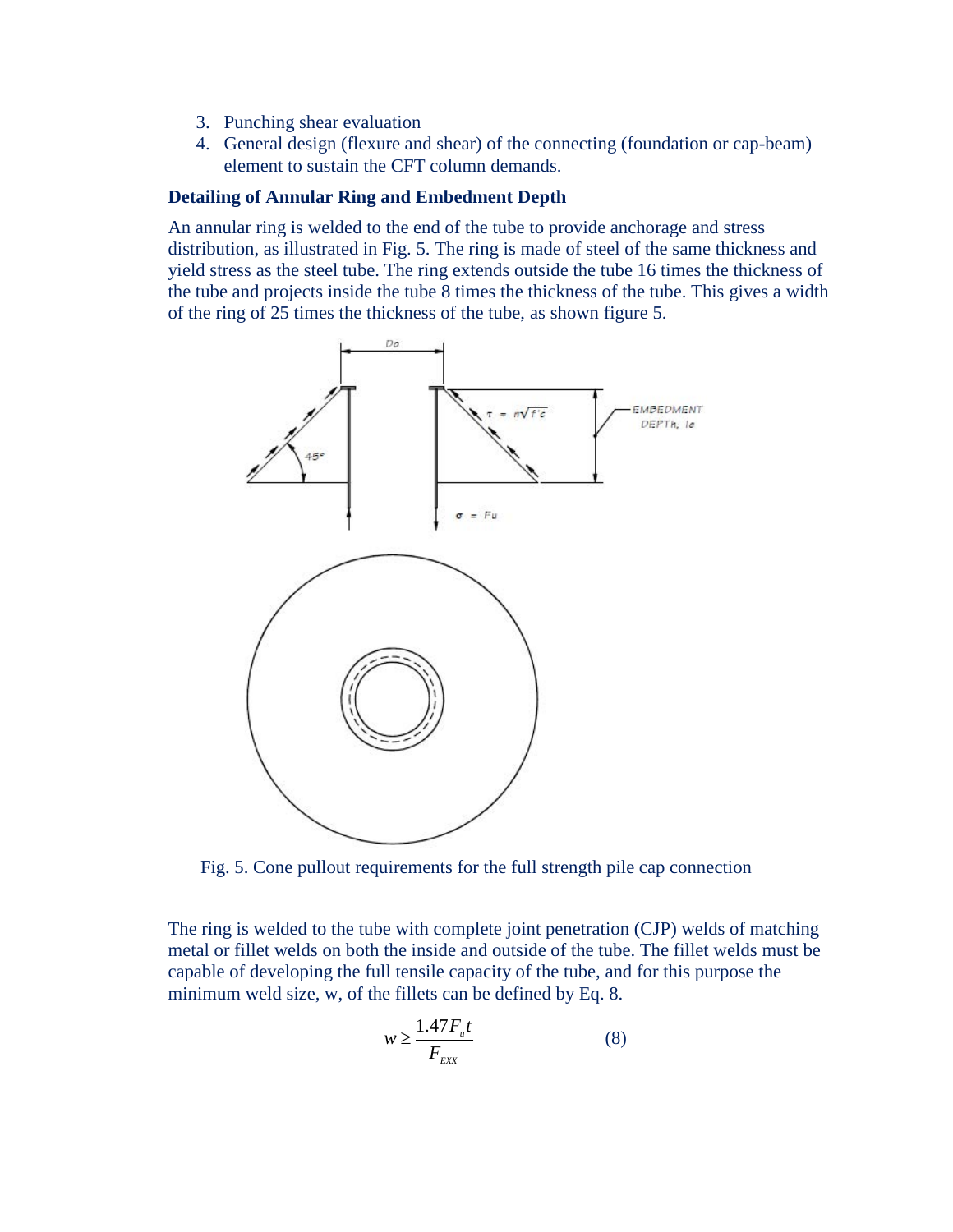where  $F_{EXX}$  and  $F_u$  are the minimum tensile strength of the weld metal and tube steel, respectively. If spirally welded pipe piles are allowed, skelp splices should be located at least 1'-0" away from the annular ring. The CFT weld detail is shown in Figure 6.



Figure 6. CFT Weld Detail

The tube and the annular ring are embedded into the pile cap with an embedment depth, le, needed to assure ductile behavior of the connection as depicted in Fig. 7.



Fig. 7. Detailing of longitudinal reinforcement adjacent to the tube

This minimum embedment length is defined as: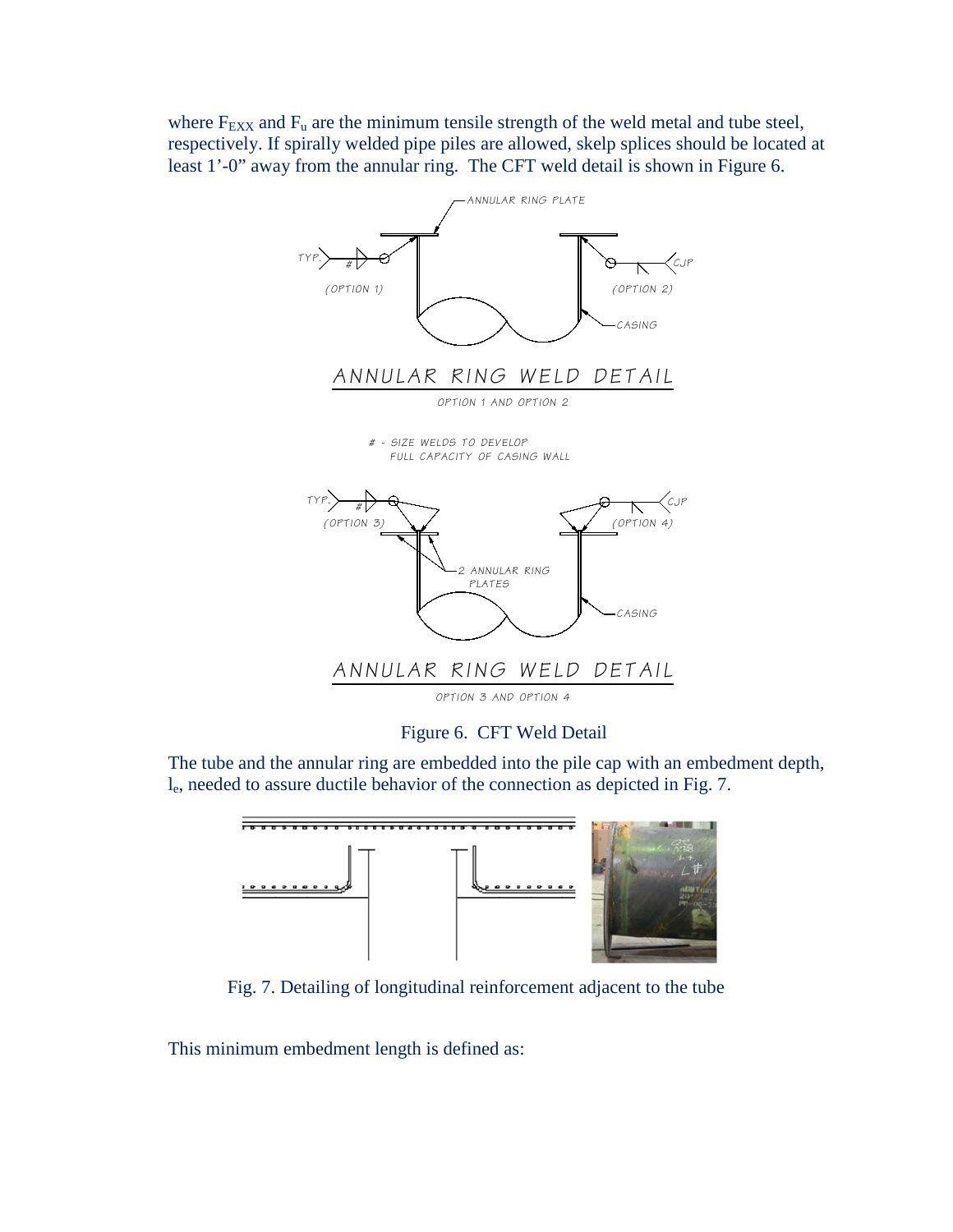$$
l_e \ge \sqrt{\frac{D_o^2}{4} + \frac{DtF_u}{6\sqrt{f_{cf}}} - \frac{D_o}{2}}
$$
\n(9)

The concrete in the pile cap will have a minimum compressive strength, *f'cf*, (psi). The variable  $D<sub>o</sub>$  is the outside diameter of the annular ring for the embedded connection as shown in Figure 5, and  $F_u$  is the minimum specified tensile strength of the steel (psi).

The pile cap must have adequate concrete depth, *h*, above the concrete filled tube to avoid punching through the pile cap. This is similar to the force transfer mechanism for a reinforced concrete column.

$$
C_{\text{max}} = C_{\text{s}} + C_{\text{c}}
$$
\n(10a)  
\n
$$
d_f = \sqrt{\frac{D^2}{4} + \frac{250C_{\text{max}}}{\sqrt{f_{\text{cf}}}} - \frac{D}{2}}
$$
\n(10b)

Where  $C_c$  and  $C_s$  are the compression forces in the concrete and the steel due to the combined bending and axial load as computed by the PSDM for the most extreme load effect.

#### **Pile Cap Reinforcement**

The pile cap must follow conventional design practice and must be adequate to sustain the foundation design loads. As a result, the concrete, reinforcement and pile cap thickness usually will be identical to that required by normal pile cap design. However, the total concrete pile cap thickness,  $d_f$ , also must be large enough to control punching shear and cone pullout of the CFT piles, as expressed in Eq. 11a. The width and length of the pile cap,  $b_f$ , must be large enough to accommodate the concrete struts of 60 degrees from the vertical originating at the base of the ring, as indicated in Eq. 11b. Piles shall be adequately spaced avoiding intersecting concrete struts.

$$
d_f \ge h + l_e
$$
 (11a)  

$$
b_f \ge D_o + 3.5l_e
$$
 (11b)

The shear and flexural reinforcement in the pile cap must be designed for the normal shear and flexural loadings based upon the bridge loads, the soil conditions, and applicable overstrength loads. The flexural reinforcement in both directions should be spaced uniformly across the length and width of the footing, but the bottom layer of flexural reinforcement will be interrupted by the concrete tube. The longitudinal bars that are not interrupted by the tube must be designed with adequate capacity to develop the required foundation resistance. The interrupted bars are needed, but these bars do not contribute to the flexural strength of the footing. Fig. 7 shows the configuration of the longitudinal reinforcing bars that do not penetrate the tube but are placed within the tube diameter. The hooked length is equal to  $12d_b$ , where  $d_b$  is the diameter of the longitudinal bar. Standard 90° rebar hooks shall be used in order to develop the full yield strength.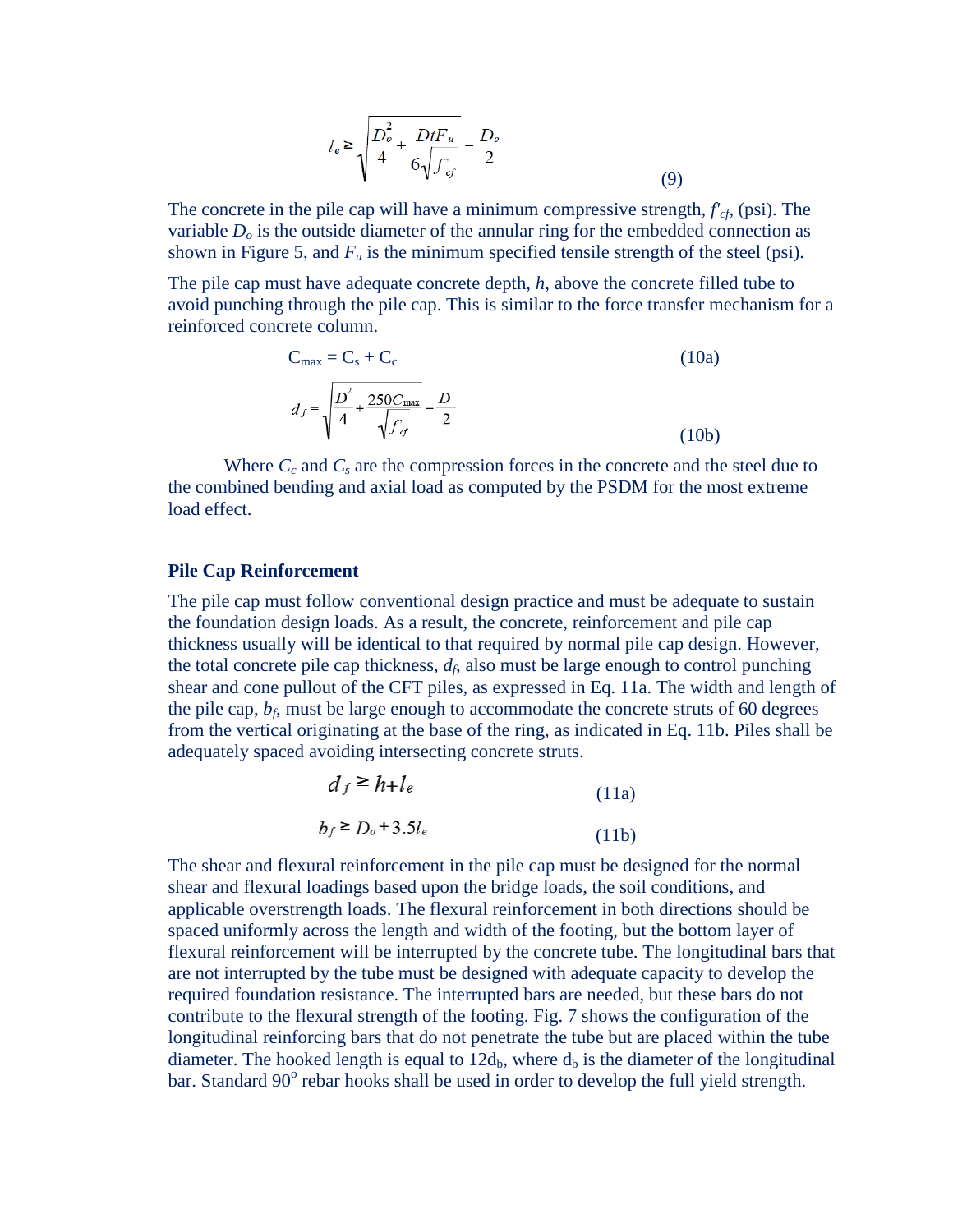The shear reinforcement in the footing must be designed to meet the shear demand. The vertical reinforcement used to resist the shear must meet an additional constraint within the anchorage region of the embedded tube, such that at least two (2) vertical bars intersect the cone depicted in Fig. 5. Therefore vertical ties spaced no greater than *s* in the region within *1.5le* of the outside of the tube, as defined by Eq. 12.

$$
s \le \frac{l_e}{2.5} \tag{12}
$$

In addition, it is noted that the required embedment results in a shear stress in the critical area surrounding the tube (Figure 5) of  ${}^6\sqrt{f^2}$  (psi). Assuming the concrete is capable of resisting a shear demand of  $2\sqrt{f'_e}$  (psi), the vertical reinforcement required by Eq. 12 should be designed to resist  $\sqrt[4]{f'_e}$  (psi). Additional requirements for the shear demand resulting from other load combinations must also be considered.

## **RCFT Shaft-to-RC Pier Column and RC Shaft Connections**

The recommended RCFT shaft to RC pier column connection is made as illustrated in Fig. 8. This detailing will develop the fully ultimate capacity of the RC pier at the top of the RCFT shaft. The connection extends all column reinforcement into the RCFT shaft for a length greater than or equal to the WSDOT requirement for noncontact lap splice reinforcement. The contribution of steel casing to the structural capacity of RCFT varies from zero at top of the shaft to fully composite at the end of transition zone. Transition zone is taken as1.0D for RCFT.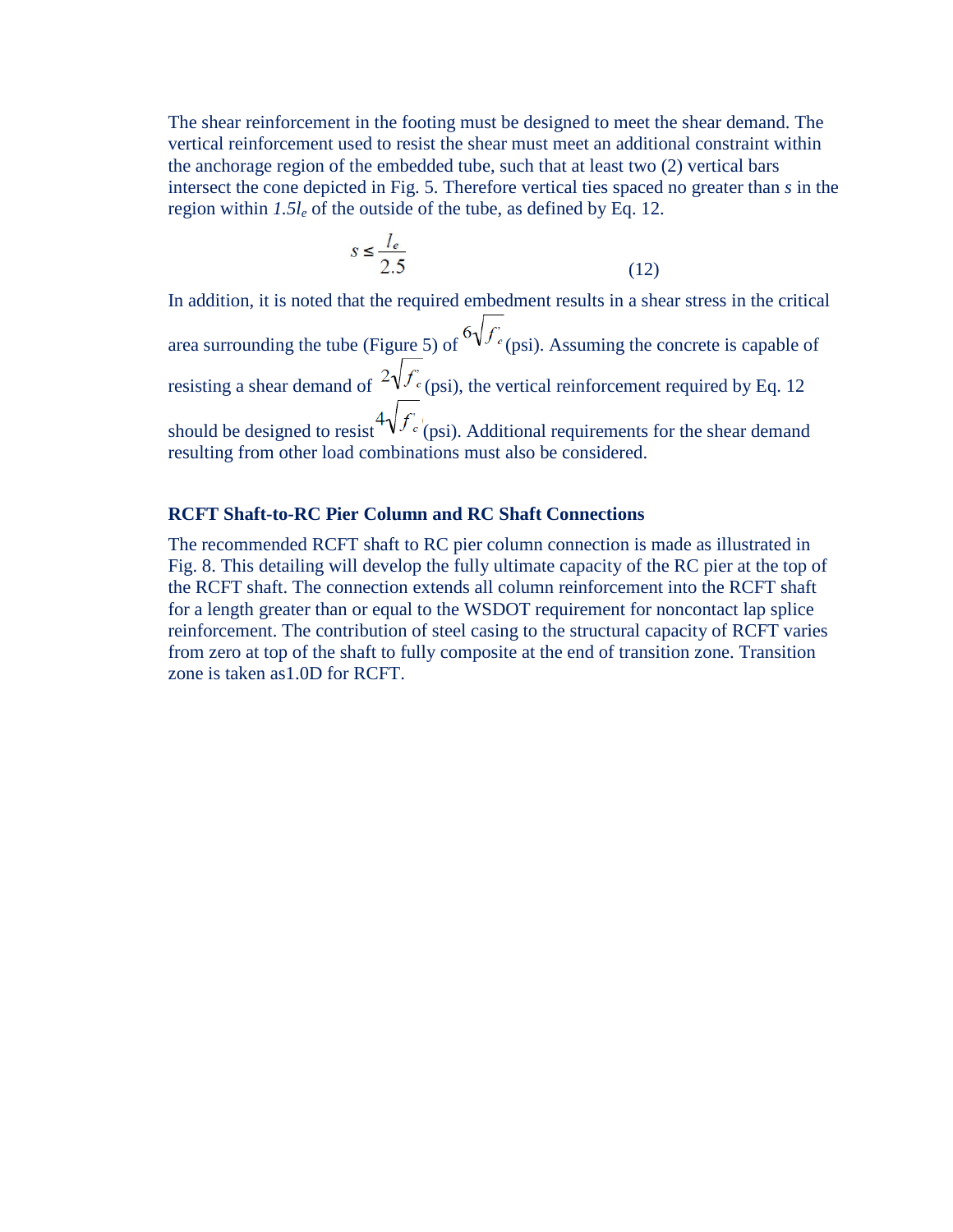

Figure 8. RC to RCFT connection

The requirement of AASHTO SGS Section 8.16.2 for piles with permanent steel casing is applicable. Per this section of the SGS, the extent of longitudinal reinforcement may be reduced to only the upper portion of the pile required to develop ultimate tension and compression capacities of the permanent steel cased pile.

Steel casing shall be left as permanent for RCFTs Slip casing shall not be permitted for RCFT foundation.

The cross-section for CFT and RCFT shall be adjusted for corrosion rates as specified below but not less than 1/16 inch at the end of design life (75 years minimum) after corrosion: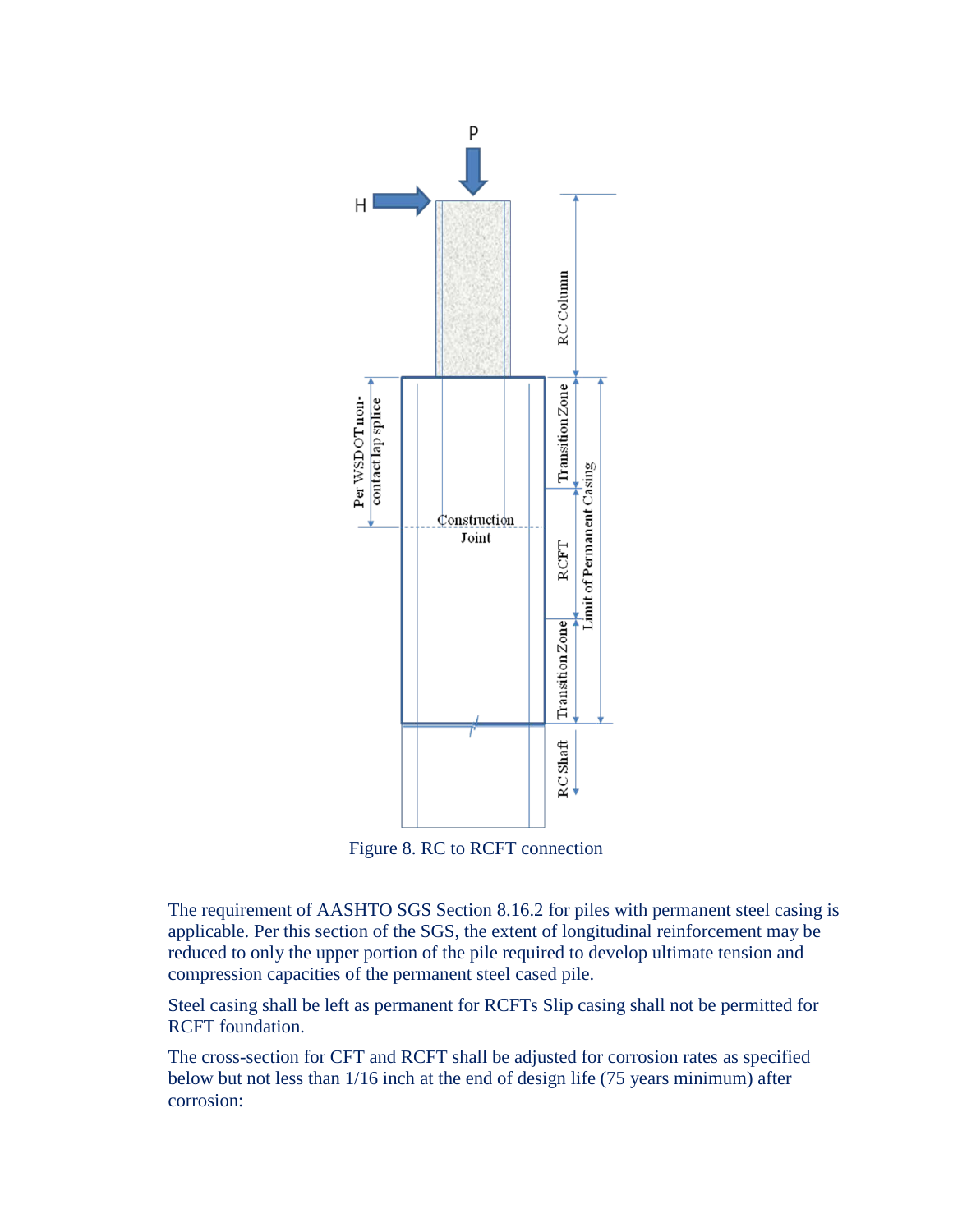| Soil embedded zone (undisturbed soil):                                   | 0.001 inch per year |
|--------------------------------------------------------------------------|---------------------|
| Soil embedded zone (fill or disturbed natural soils) 0.003 inch per year |                     |
| Immersed Zone (fresh water):                                             | 0.002 inch per year |
| Immersed Zone (salt water):                                              | 0.004 inch per year |
| Scour Zone (salt water):                                                 | 0.005 inch per year |

The area of the steel casing shall be included in determining the percentage of reinforcement,  $\rho$  for both CFT and RCFT. In case of RCFT the minimum longitudinal reinforcement could be reduced to 0.5% of the gross shaft cross-section area.

# **Notations**

| $A_b$                       | $=$      | area of a single bar for the internal reinforcement $(in^2)$               |
|-----------------------------|----------|----------------------------------------------------------------------------|
| $A_c$                       | $=$      | net cross-sectional area of the concrete $(in^2)$                          |
| $A_{s}$                     | $=$      | cross-sectional area of the steel tube and the longitudinal internal steel |
|                             |          | reinforcement $(in.^2)$                                                    |
| $b_f$                       | $\equiv$ | width and length of pile cap (in)                                          |
| $\mathcal{C}_{\mathcal{C}}$ | Ξ        | one half the chord length for a given stress state as shown in Figures     |
|                             |          | 7.10.2, Figure 7.10.3 and Eq. 7.10.5c (in)                                 |
| $c_b$                       | $\equiv$ | one half the chord length for a given stress state of a fictional tube     |
|                             |          | modeling the internal reinforcement (in)                                   |
| <b>CFT</b>                  | $\equiv$ | concrete filled tube.                                                      |
| $\boldsymbol{D}$            | $=$      | outside diameter of the tube (in.)                                         |
| D <sub>o</sub>              | $\equiv$ | outside diameter of the annular ring as shown in Figure 7.10.5             |
| $d_b$                       | $\equiv$ | nominal diameter of a reinforcing bar (in)                                 |
| $d_f$                       | $\equiv$ | depth of pile cap (in)                                                     |
| $E_c$                       | $\equiv$ | elastic modulus of concrete (ksi)                                          |
| $EI_{\mathit{eff}}$         | $\equiv$ | effective composite flexural cross-sectional stiffness of the CFT or RCFT  |
|                             |          | element                                                                    |
| $E_s$                       | $=$      | modulus of elasticity of steel (ksi)                                       |
| $F_{EXX}$                   | $\equiv$ | classification strength of weld metal (ksi)                                |
| $F_u$                       | $\equiv$ | specified minimum tensile strength of steel (ksi)                          |
| $F_y$                       | $\equiv$ | specified minimum yield strength of steel (ksi)                            |
| $F_{yb}$                    | $\equiv$ | specified minimum yield stress of reinforcing bars used for internal       |
|                             |          | reinforcement (ksi)                                                        |
| $\frac{F_{\rm{ys}}}{f_c}$   | $\equiv$ | specified minimum yield stress of the steel tube (ksi)                     |
|                             | $=$      | minimum specified 28-day compressive strength of concrete (ksi)            |
| $f'_{cf}$                   | $=$      | minimum compressive strength of the concrete in the footing (psi)          |
| $\boldsymbol{h}$            | $=$      | depth required for punching shear of footing (in)                          |
| $I_c$                       | $=$      | uncracked moment of inertial of the concrete about centroidal axis $(in4)$ |
| $I_s$                       | $=$      | moment of inertial of the steel tube and the longitudinal internal steel   |
|                             |          | reinforcement about centroidal axis $(in4)$                                |
| K                           | $\equiv$ | effective length factor as specified in Article 4.6.2.5 of the AASHTO      |
|                             |          | LRFD Bridge Design Specifications.                                         |
| l                           | $=$      | unbraced length in the plane of buckling (in)                              |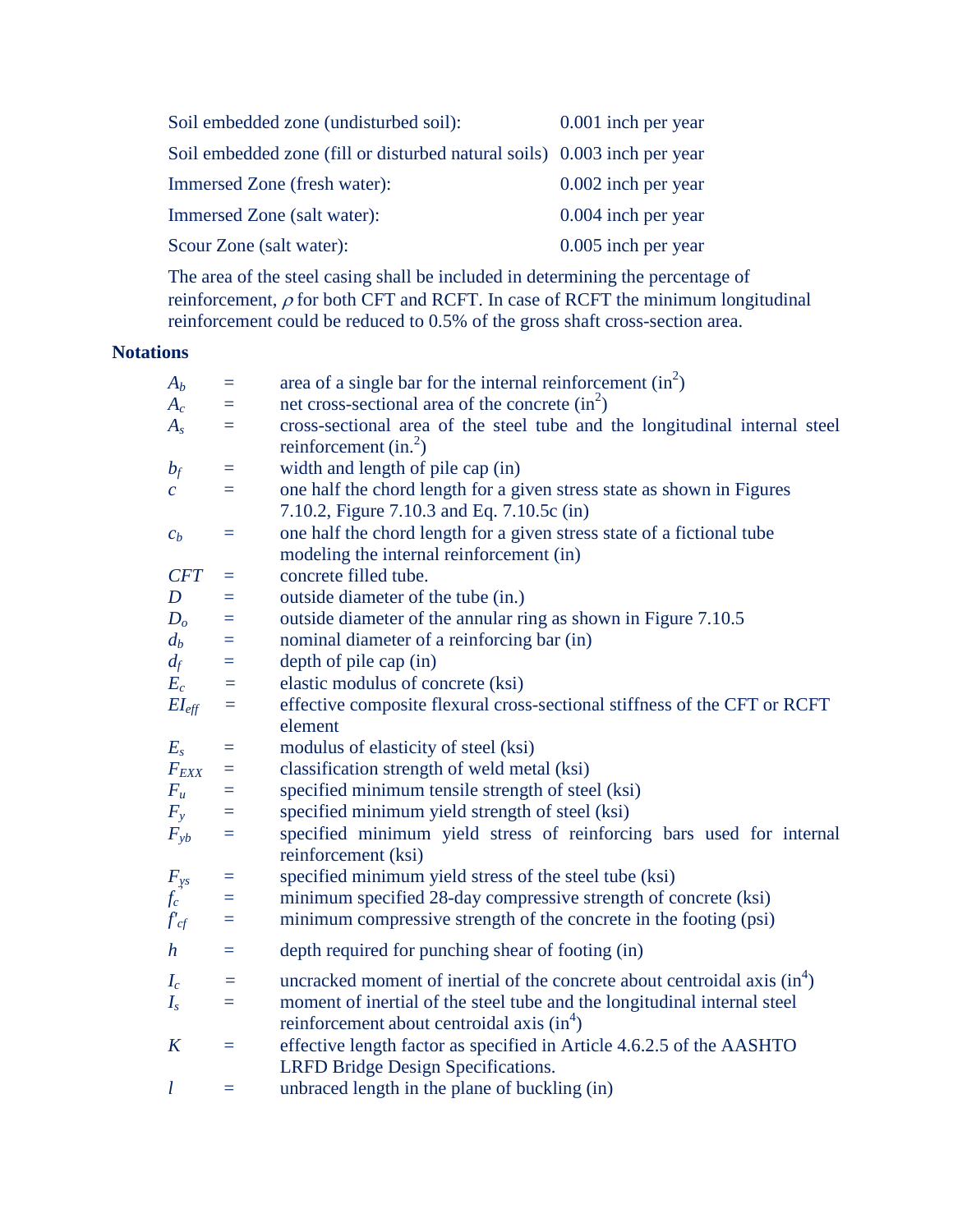| $l_e$                           | $=$      | embedment length for cone pullout of full-strength CFT foundation<br>connection (in)                                                                                                                 |
|---------------------------------|----------|------------------------------------------------------------------------------------------------------------------------------------------------------------------------------------------------------|
| $\boldsymbol{M}$                | $\equiv$ | nominal moment resistance as function of nominal axial load, P, for a<br>given stress state (kip-inches) (Eqs.7.10.4e and 7.10.5f)                                                                   |
| $M_{o}$                         | $\equiv$ | composite plastic moment resistance of the CFT and RCFT members<br>without axial load (kip-in)                                                                                                       |
| $\boldsymbol{n}$                | $\equiv$ | number of equally spaced longitudinal internal steel reinforcement                                                                                                                                   |
| $\boldsymbol{P}$                |          | applied axial dead load (kips) (Eq. 7.10.3b), nominal compressive load<br>capacity of the member as function of nominal bending moment for a<br>given stress state (kips) (Eqs. 7.10.4d and 7.10.5e) |
| $P_{cr}$<br>$\alpha = \alpha$   |          | maximum strength of an axially loaded compression member (kip)                                                                                                                                       |
| $P_e$                           | $\equiv$ | elastic critical buckling resistance (kips)                                                                                                                                                          |
|                                 |          | $P_e = \frac{\pi^2 EI_{\text{eff}}}{(Kl)^2}$                                                                                                                                                         |
| $PSDM =$                        |          | plastic stress distribution method.                                                                                                                                                                  |
| $P_u =$                         |          | factored axial load acting on member (kip)                                                                                                                                                           |
| $P_o =$                         |          | maximum compressive load capacity of the column without consideration<br>of buckling (kips)                                                                                                          |
| RC                              | $\equiv$ | reinforced concrete.                                                                                                                                                                                 |
| $RCFT =$                        |          | concrete filled tube with internal reinforcement.                                                                                                                                                    |
| r                               | $\equiv$ | radius to the outside of the steel tube as shown in Figure 7.10.2 (in)                                                                                                                               |
| $r_b$                           | $\equiv$ | radius to the center of the internal reinforcing bars (Eq. 7.10.5c) (in)                                                                                                                             |
| $r_i$                           | $\equiv$ | radius to the inside of the steel tube as shown in Figure 7.10.3 (in)                                                                                                                                |
| $r_m$                           | $\equiv$ | radius to the center of the steel tube as shown in Figure 7.10.3 (in)                                                                                                                                |
| $r_{bm}$                        | $\equiv$ | radius to the center of the steel tube as shown in Figure 7.10.3 (in)                                                                                                                                |
| $\boldsymbol{S}$                | $\equiv$ | maximum spacing of shear reinforcing in cone pullout region (in)                                                                                                                                     |
| $t_b, t_{eq}$                   | $\equiv$ | thickness of a fictional steel tube used to model the contribution of the<br>internal reinforcement as shown in Figure 7.10.3 (in)                                                                   |
| t                               | $\equiv$ | wall thickness of the tube (in)                                                                                                                                                                      |
| $V_u$                           | $\equiv$ | shear due to the factored loads (kip)                                                                                                                                                                |
| $V_n$                           | $=$      | nominal shear resistance (kip)                                                                                                                                                                       |
| W                               |          | size of fillet weld (in)                                                                                                                                                                             |
| $\mathcal{Y}$                   | Ξ        | distance from the center of the tube to neutral axis for a given stress state<br>as shown in Figures $7.10.2$ and $7.10.3$ (in)                                                                      |
| $\phi$                          | $=$      | resistance factor for shear                                                                                                                                                                          |
| $\rho$                          | =        | ratio of area of steel to area of gross concrete area                                                                                                                                                |
| $\theta_{\scriptscriptstyle b}$ | Ξ        | angle used to define $cb$ in the reinforcing bars for a given stress state as                                                                                                                        |
|                                 |          | shown in Figure 7.10.3 (rad.)                                                                                                                                                                        |
| $\theta$                        | $=$      | angle used to define $c$ in the steel tube for a given stress state as shown in<br>Figures 7.10.2 and 7.10.3 (rad.)                                                                                  |

# **Background:**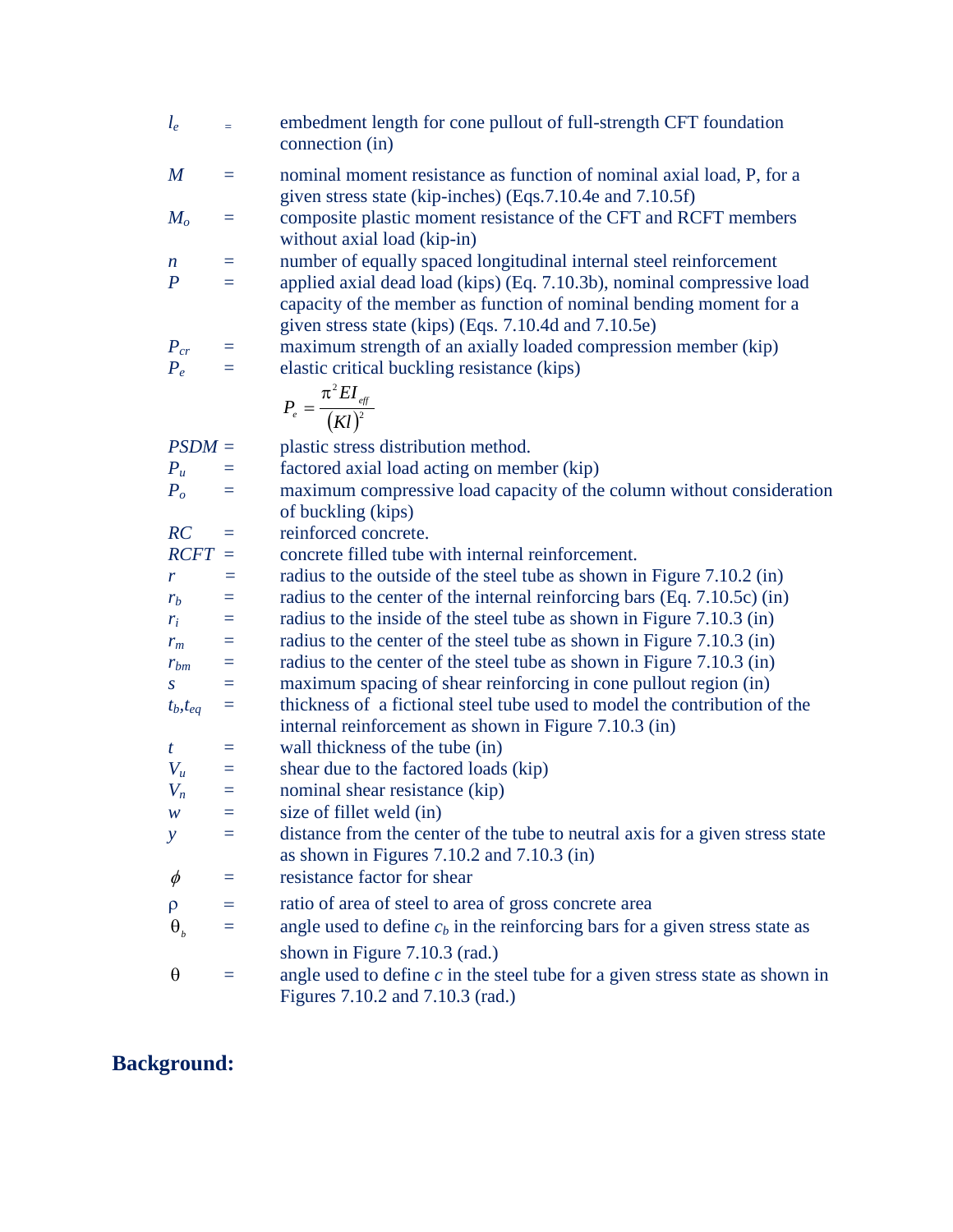CFTs have engineering properties that offer strength and stiffness beyond a conventional reinforced concrete (RC) member. The research reported herein was undertaken to develop engineering expressions to fully use CFT piles and shafts in bridge construction, which include the steel shell. The research has shown that (1) CFT elements can sustain multiple cyclic drifts to large levels with minimal damage and (2) the expected strength and stiffness of RCFT is approximately that of CFT components and can be estimated using similar tools. However, RCFT offers very little advantage beyond that achieved with CFT, while adding considerable cost and complexity. As a result, RCFT is recommended only as a transition between CFT and RC elements.

The prior CALTRANS and ARMY research programs studied two types of fully restrained connections for CFT pier-to-foundation connections. One of those two connections are readily usable as CFT pile-to-pile cap connections. This annular ring is attached to the top of the CFT pile, and it is then partially embedded into the pile cap. This anchored connection resists flexural loading from the pile through strutting action to the bottom of the pile cap (resulting from the portion of tube of the CFT column that is in tension) and the top of the pile cap (resulting from the portion of tube of the CFT column that in compression). The tests show this connection is both simple to construct and fully effective in transferring the flexural strength of the CFT column.

The effective stiffness, *EIeff*, of circular CFT is important, because it is used to evaluate deflections, deformations, buckling capacity, and moment magnification. A new expression that accounts for the impact of the axial load and effective reinforcing area on the concrete stiffness was developed; this effective stiffness factor is termed *C'*. Eq. 3b gives the resulting expression.

Transition connections between RC concrete caissons and CFT caissons have not been tested, but considerable analysis has been performed. Models have been developed to predict the strength of the RCFT elements, and this RCFT behavior may be used to provide increased strength over a significant length of the pile relative to conventional RC construction. Figure 7 shows a proposed connection between a CFT or RCFT pile and an RC pile segment.

Although CFT columns have been studied by prior researchers, the tubes were typically small (6 inches or less in diameter) and few researchers have studied connections for bridge construction. Therefore an experimental study is critical to the implementation of CFT in bridge construction. The CFT column-to-foundation research has demonstrated this importance. While CFT components are permitted by codes, there is little community consensus on their design.

Overstrength factor for capacity design of adjacent members and joint shear design issue at column-crossbeam joint are not addressed.

The concrete fill for the CFT member used in the testing was a low-shrinkage, self consolidating concrete. In the testing, the concrete strength nominal strengths were 6 ksi and 10 ksi. This is a structural concrete, and the minimum strength is 4 ksi, with an expected strength 25 to 50% larger. Low shrinkage concrete is required to ensure the concrete does not shrink relative to the steel tube. Conventional concrete results in an amount of shrinkage that eliminates composite action, thereby comprising the stiffness of the component.

Two different steel tubes have been tested. The steel tubes may either be straight seam or spiral welded tubes. Spiral welded tubes offer reduced cost, greater versatility and more rapid fabrication with large diameter tubes, since they can be formed to any diameter from a more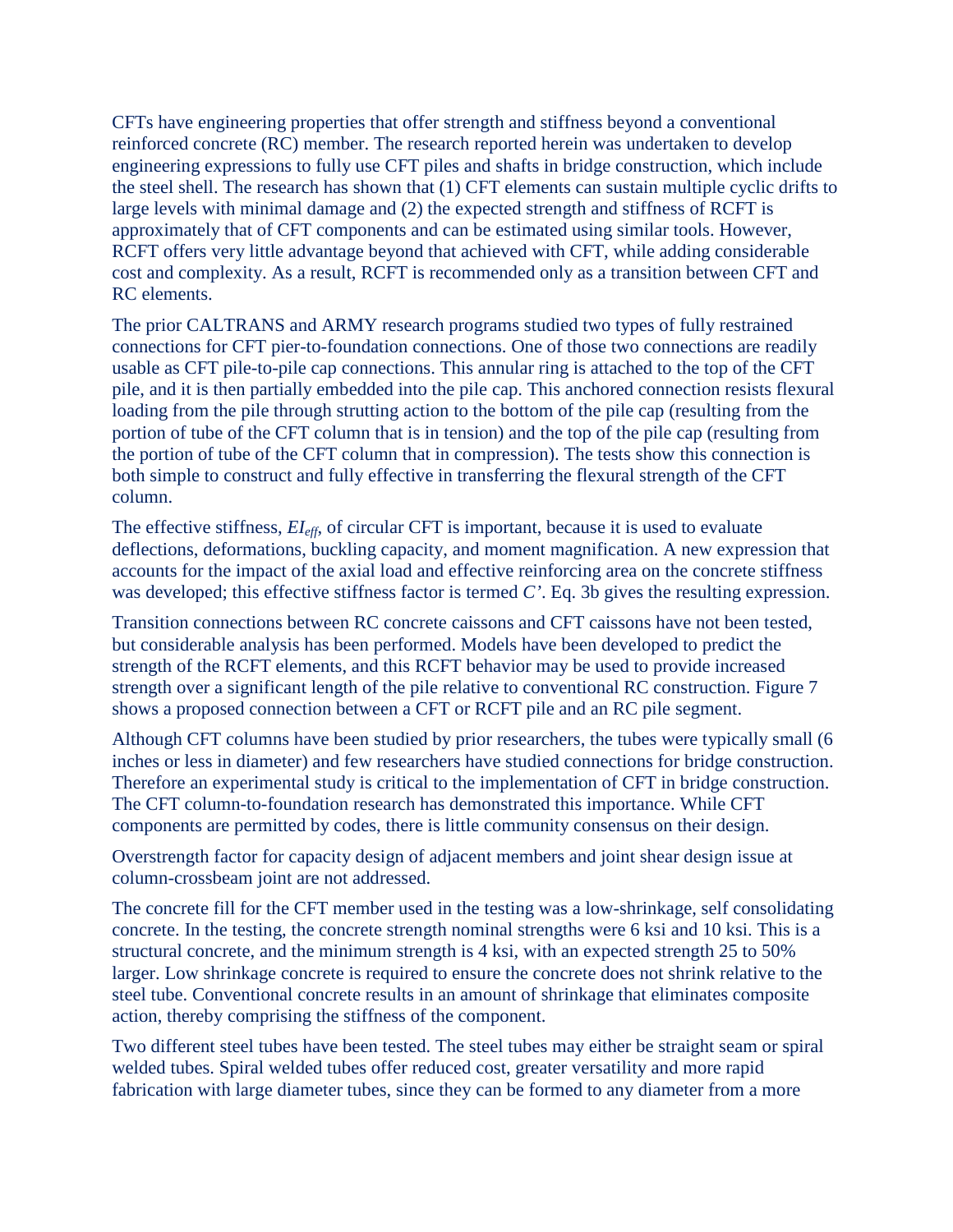limited inventory of materials. Spiral welded tubes are formed from coil steel, which has different material designations (AISI designations) than commonly used in AASHTO. It is recommended that that a low-carbon, low-alloy steel with a minimum yield stress of 50 ksi and minimum elongation at break of 15% be employed.

Prior research has not evaluated the shear strength of RCFT. This was not studied as part of this research. Such experiments are clearly warranted, but the shear resistance of the composite section clearly cannot be less than the shear resistance of the steel or concrete acting alone. The shear resistance of the steel will invariably be larger than the shear resistance of the concrete unless the *D/t* ratio of the tube is extremely large (approaching 200).

Several methods may be used for punching shear evaluation, but the current ACI procedure for single shear (ACI 318 2011) is recommended as a conservative approach. In compression, the column carries the axial force  $(P_u)$  and the compression force from the moment couple from the same load case. However, unlike the tension case, the data show that a portion of the compressive force is distributed to the foundation through bond. This is similar to the force transfer mechanism for a reinforced concrete column. In compression, the column carries the axial force  $(P_u)$  and the compression force from the moment couple from the same load case. However, unlike the tension case, the data show that a portion of the compressive force is distributed to the foundation through bond.

The corrosion rates are taken from July 2008 CALTRANS memo to Designers 3-1 and FHWA NHI-05-042 Design and Construction of Driven Pile Foundations.

Contract specifications for steel casing will be developed, and WSDOT BDM will be revised for welding details.

If you have any questions regarding these issues, please contact Anthony Mizumori at 360-705- 7228 [\(MizumoA@wsdot.wa.gov\)](mailto:MizumoA@wsdot.wa.gov), Geoff Swett at 360-705- 7157 [\(SwettG@wsdot.wa.gov](mailto:SwettG@wsdot.wa.gov) ), Chyuan-Shen Lee at 360-705-7441 ( [LeeCH@wsdot.wa.gov\)](mailto:LeeCH@wsdot.wa.gov), or Bijan Khaleghi at 360-705- 7181 [\(KhalegB@wsdot.wa.gov\)](mailto:KhalegB@wsdot.wa.gov).

cc: Mark Gaines, Bridge Construction - 47354 F. Posner, Bridge and Structures – 47340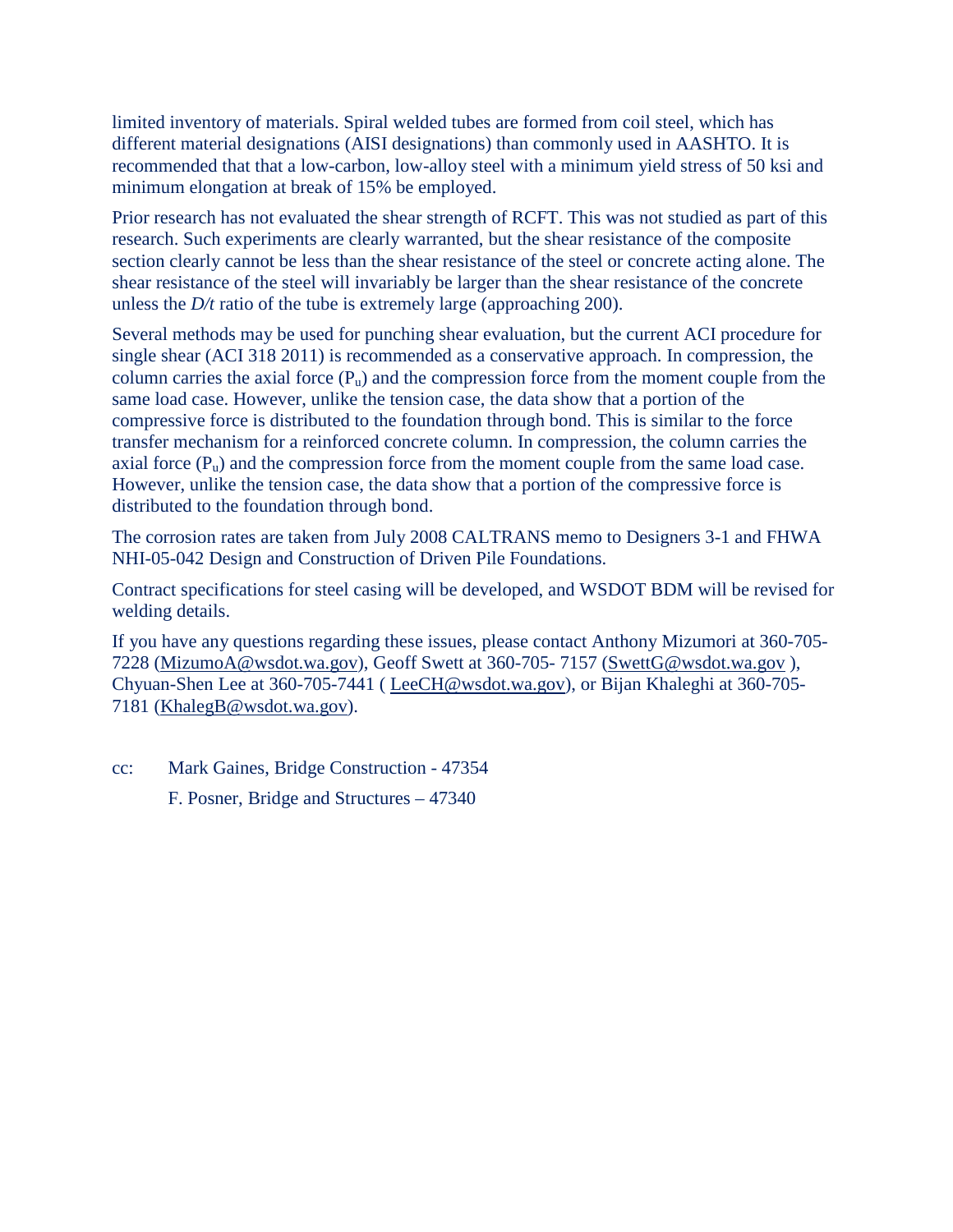# **BDM Revisions:**

# **7.10 Structural Design Recommendations of CFT and RCFT for Bridge Foundation**

# **7.10.1 Introduction**

Concrete filled tubes (CFT) have engineering properties that offer strength and stiffness beyond a conventional reinforced concrete (RC) member. The research reported herein was undertaken to develop engineering expressions to fully use CFT piles and shafts in bridge construction, which include the steel shell.

The research has shown that:

1. CFT elements can sustain multiple cyclic drifts to large levels with minimal damage

2. The expected strength and stiffness of RCFT is approximately that of CFT components and can be estimated using similar tools.

However, RCFT offers very little advantage beyond that achieved with CFT, while adding considerable cost and complexity. As a result, RCFT is recommended only as a transition between CFT and RC elements.

The prior CALTRANS and ARMY research programs studied two types of fully restrained connections for CFT pier to foundation connections. One of those two connections is readily usable as CFT pile-to-pile cap connections. This annular ring is attached to the top of the CFT pile, and it is then partially embedded into the pile cap. This anchored connection resists flexural loading from the pile through strutting action to the bottom of the pile cap (resulting from the portion of tube of the CFT column that is in tension) and the top of the pile cap (resulting from the portion of tube of the CFT column that in compression). The tests show this connection is both simple to construct and fully effective in transferring the flexural strength of the CFT column.

The effective stiffness,  $EI_{\text{eff}}$ , of circular CFT is important, because it is used to evaluate deflections, deformations, buckling capacity, and moment magnification. A new expression that accounts for the impact of the axial load and effective reinforcing area on the concrete stiffness was developed; this effective stiffness factor is termed *C'*.

Transition connections between RC concrete caissons and CFT caissons have not been tested, but considerable analysis has been performed. Models have been developed to predict the strength of the RCFT elements, and this RCFT behavior may be used to provide increased strength over a significant length of the pile relative to conventional RC construction.

Overstrength factor for capacity design of adjacent members and joint shear design issue at column-crossbeam joint are not addressed.

The concrete fill for the CFT member used in the testing was a low-shrinkage, self consolidating concrete. In the testing, the concrete strength nominal strengths were 6 ksi and 10 ksi. This is a structural concrete, and the minimum strength is 4 ksi, with an expected strength 25 to 50% larger. Low shrinkage concrete shall be required to ensure the concrete does not shrink relative to the steel tube. Conventional concrete results in an amount of shrinkage that eliminates composite action, thereby comprising the stiffness of the component and shall not be used.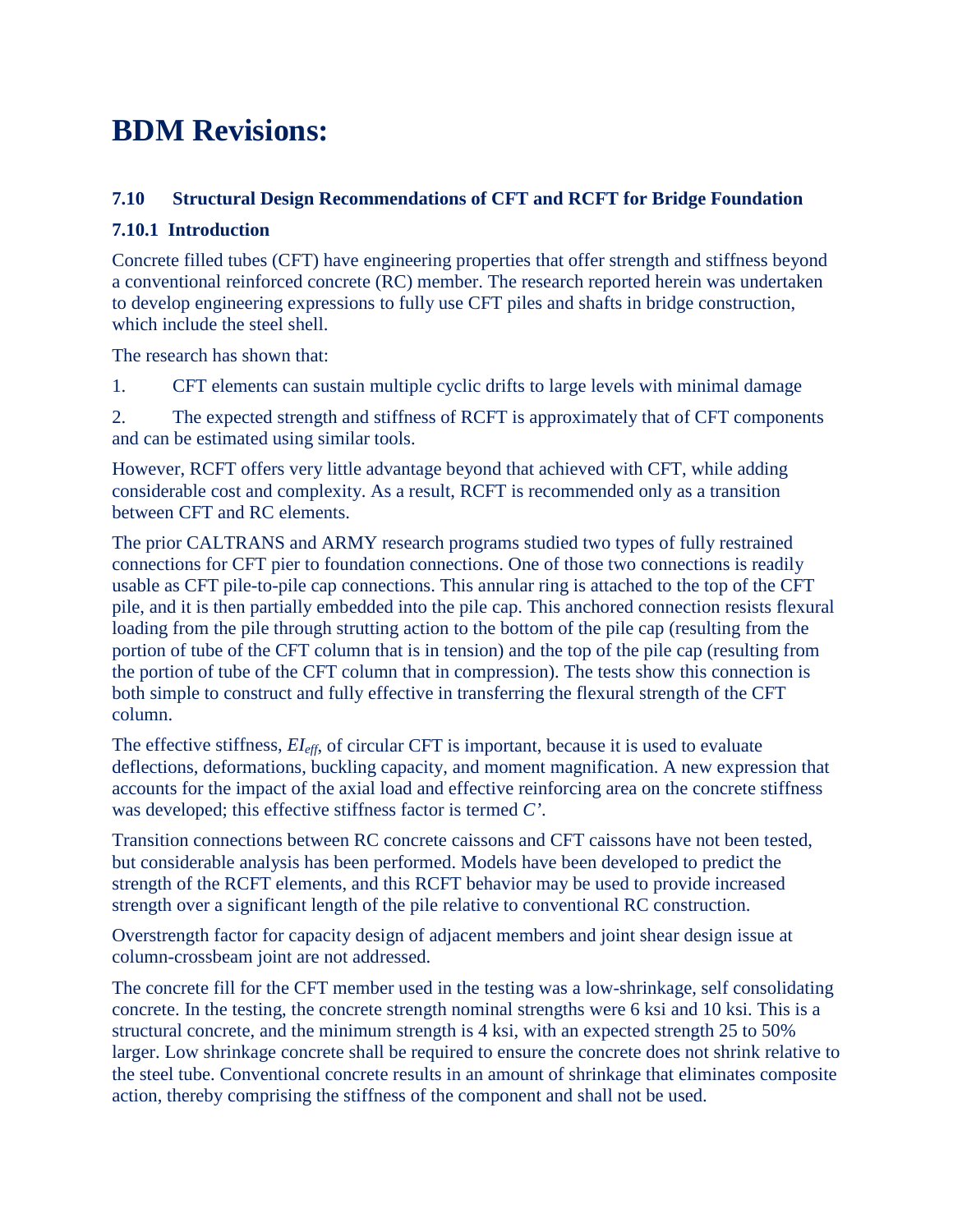Two different steel tubes have been tested. The steel tubes may either be straight seam or spiral welded tubes. Spiral welded tubes offer reduced cost, greater versatility and more rapid fabrication with large diameter tubes, since they can be formed to any diameter from a more limited inventory of materials. Spiral welded tubes are formed from coil steel, which has different material designations (AISI designations) than commonly used in AASHTO. It is recommended that that a low-carbon, low-alloy steel with a minimum yield stress of 50 ksi and minimum elongation at break of 15% be employed.

Prior research has not evaluated the shear strength of RCFT. This was not studied as part of this research. Such experiments are clearly warranted, but the shear resistance of the composite section clearly cannot be less than the shear resistance of the steel or concrete acting alone. The shear resistance of the steel will invariably be larger than the shear resistance of the concrete unless the *D/t* ratio of the tube is extremely large (approaching 200).

Several methods may be used for punching shear evaluation, but the current ACI procedure for single shear (ACI 318-2011) is recommended as a conservative approach. In compression, the column carries the axial force  $(P_u)$  and the compression force from the moment couple from the same load case. However, unlike the tension case, the data show that a portion of the compressive force is distributed to the foundation through bond. This is similar to the force transfer mechanism for a reinforced concrete column. In compression, the column carries the axial force  $(P_u)$  and the compression force from the moment couple from the same load case. However, unlike the tension case, the data show that a portion of the compressive force is distributed to the foundation through bond.

The corrosion rates are taken from July 2008 CALTRANS memo to Designers 3-1 and FHWA NHI-05-042 Design and Construction of Driven Pile Foundations.

# **7.10.2 Implementation**

Steel casings could be considered in the structural capacity of piles, shafts, and connections of pile-to-pile cap and column-to-shaft Foundation. This section provides guidance for structural design of concrete filled steel tubes (CFT) and reinforced concrete filled steel tubes (RCFT) for bridges and other structures foundations. Use of CFT and RCFT requires approval from the WSDOT Bridge Design Engineer.

The design approach is as follows:

- 1. Establish the demands using an appropriate model of the bridge including soil-structure interaction.
- 2. Establish the material properties for the concrete and steel tube.
- 3. Determine an initial size of tube to meet constructability, geometric limitations (D/t ratio) and a target axial stress ratio.
- 4. Design the shaft/pile for combined flexure and axial loading using a P-M interaction curve by means of the plastic stress distribution method that incorporates buckling.
- 5. For column connections, determine the required development length of the reinforcement into the RCFT shaft. For pile/shaft cap connections, determine the required embedment of the CFT into the cap.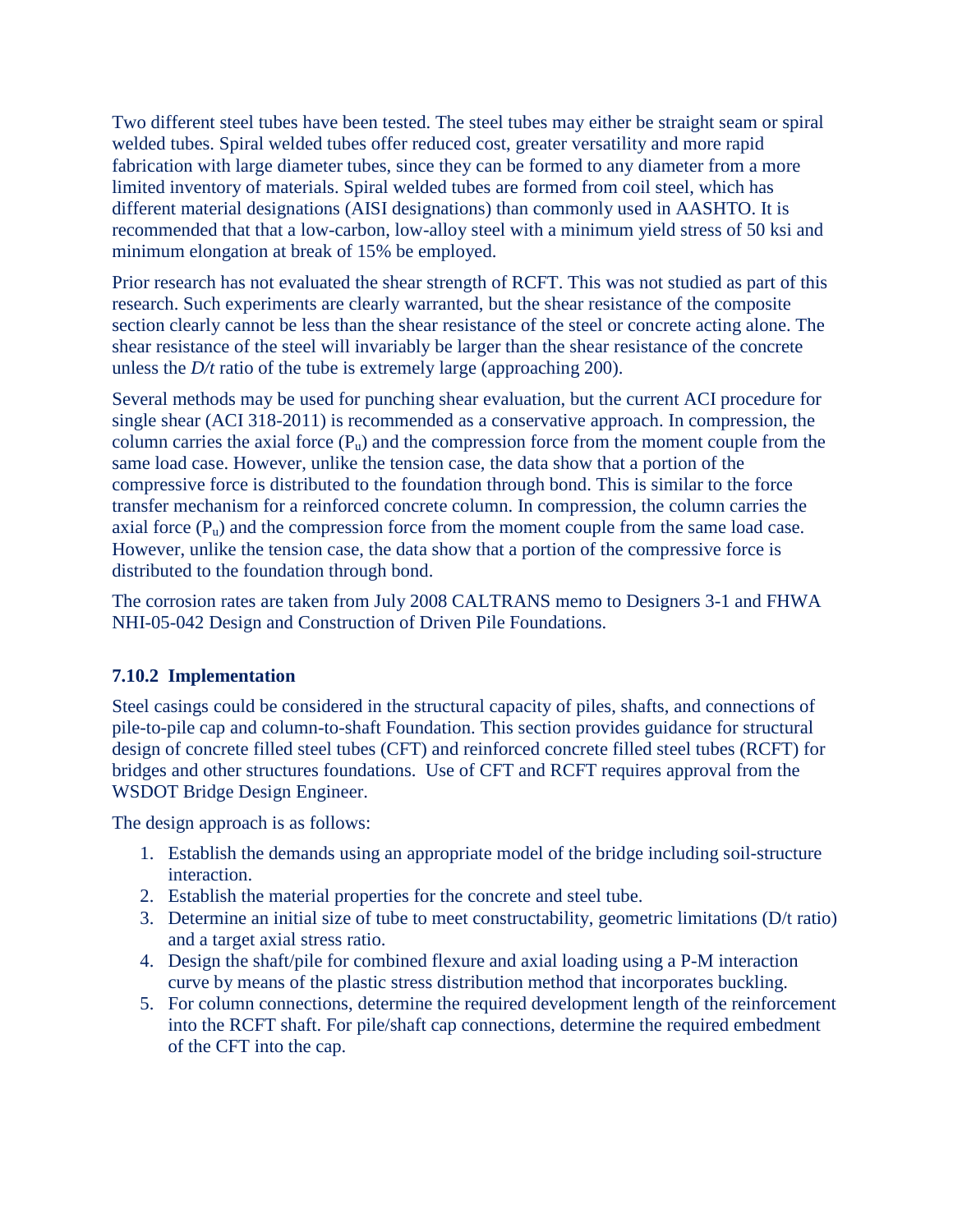The step-by-step design procedure for structural design of CFT and RCFT for bridge foundation applications is as follows:

## **Step 1: Establish Material Properties**

CFT piles and their connections require three types of materials, including the concrete, the steel tube, and the reinforcing steel. The reinforcing steel used in the foundation or cap-beam element shall be in accordance with WSDOT STD Specification Section 9-07. The steel casing shall be in accordance with WSDOT STD Specifications Section 9- 36.1(1). Yield strength of the steel casing shall be specified in the Contract Plans. The yield strength beyond 36 ksi may be used if advantageous in design. The concrete for CFT and RCFT shall be class 4000P. The compressive strength reduction factor of 0.85*f'<sub>c</sub>* shall be considered for wet placed concretes.

## **Step 2: Establish Initial Tube Geometry**

There are three different aspects of CFT/RCFT that should be considered when selecting the initial cross section of the tube. First, minimum thickness values may be required for constructability such as driving or corrosion. The minimum thickness shall not be taken less than 3/8 inch at the time of installation. Second, it may be desirable to limit the axial stress on the member during seismic loading. Commonly axial stresses under earthquake loading are limited to 10-20% of the gross capacity. And finally, tubes with very high D/t ratio may compromise their capacity, where as tubes with low D/t ratios may not develop their strength. Therefore the recommended D/t limit is encouraged. To develop the full plastic capacity of CFT or RCFT members, it is necessary to ensure that local buckling does not occur prior to development of the strength of the tube. This is accomplished by providing an upper limit on the D/t ratio.

This is accomplished by providing an upper limit on the D/t ratio. As a result, the recommended slenderness limit for:

o CFT or RCFT subjected primarily to flexural loading is:

$$
\frac{D}{t} \le 0.22 \frac{E}{F_y} \tag{7.10.1}
$$

o CFT and RCFT subjected primarily to axial loading is:

$$
\frac{D}{t} \le 0.15 \frac{E}{F_y} \tag{7.10.2}
$$

Note: it is recommended that these D/t ratios are satisfied even though design of CFT and RCFT elements will still typically be limited to elastic capacities.

## **Step 3: Stiffness Models For CFT And RCFT**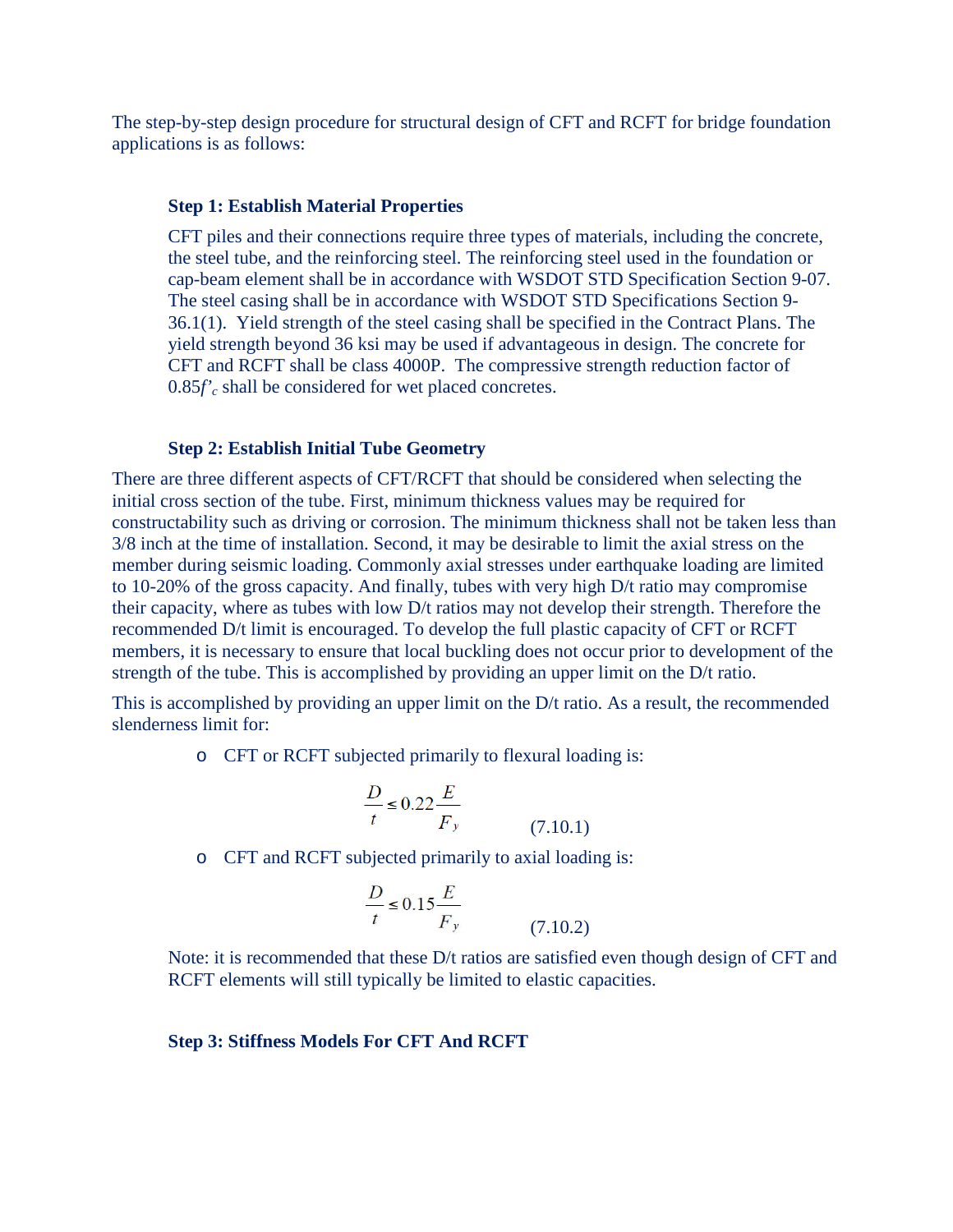The effective stiffness, *EIeff*, of circular CFT as shown in Eq. 7.10.3a is used to evaluate deflections, deformations, buckling capacity, and moment magnification. This effective stiffness factor is termed *C'* shown in Eq. 7.10.3b.

$$
EI_{\text{eff}} = E_s I_s + C' E_c I_c
$$
 (7.10.3a)  

$$
C = 0.15 + \frac{P}{P_0} + \frac{A_s}{A_s + A_c} < 0.9
$$
 (7.10.3b)

Where  $P_0$ , the ultimate axial crushing load, is defined in Eq. 7.10.6c, and  $A_s$  is the combined area of the steel tube and steel reinforcing.

#### **Step 4: Flexural Strength and Material Interaction Curve**

The flexural strength of CFT and RCFT members is determined using the plastic stress distribution method (PSDM), shown in Fig. 7.10.1. This method can be used to generate a full P-M interaction curve, as shown in Figure 7.10.1b. For each neutral axis depth, pairs of axial and bending resistances can be determined. Figure 7.10.1b shows the resulting material interaction curve where the values on the moment (x) axis and axial load (y) axis are normalized to the flexural strength without axial load  $(M<sub>0</sub>)$  and the axial crush load without moment  $(P_0)$  of the member, respectively. Smaller  $D/t$  values result in larger resistance, because the area of steel is larger. Larger D/t ratios result in significantly increased bending moment for modest compressive loads, because of the increased contribution of concrete fill as shown in Fig. 7.10.1b.



Fig 7.10.1 Strength determination for CFT; a) Plastic stress distribution method, b) Material-based interaction curves (no buckling)

A closed-form solution for the interaction curve for CFT piles has been derived based upon the geometry described in Fig. 7.10.2 and is expressed in Equations 7.10.4.

| $r_m = r - \frac{1}{2}$                      | (7.10.4a) |
|----------------------------------------------|-----------|
| $heta = \sin^{-1}\left(\frac{y}{r_m}\right)$ | (7.10.4b) |
| $c = r_i \cos \theta$                        | (7.10.4c) |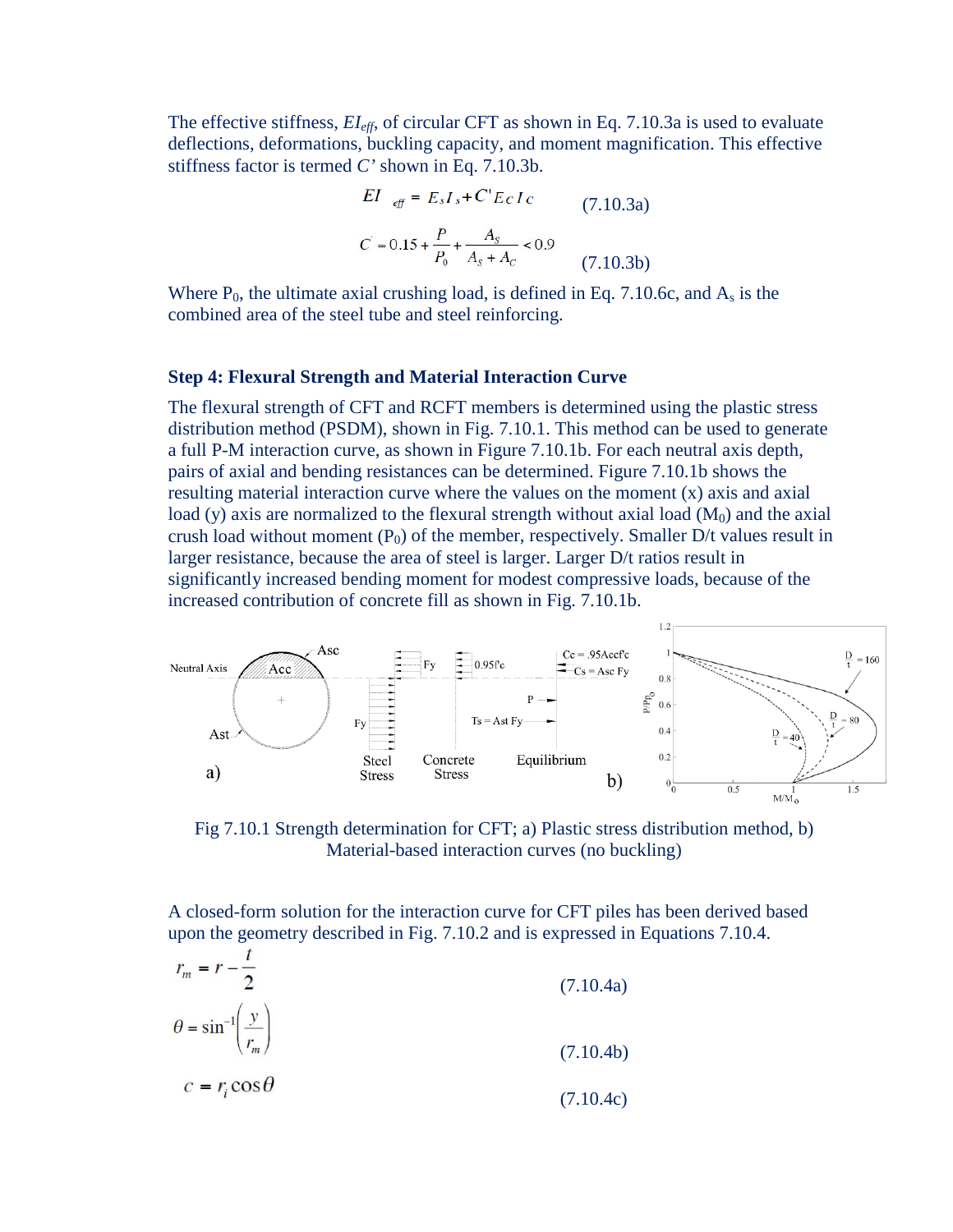

prediction







$$
r_m = r - \frac{t}{2}
$$
  
\n
$$
\theta_s = \sin^{-1} \left( \frac{y}{r_m} \right) \quad \text{and} \quad \theta_b = \sin^{-1} \left( \frac{y}{r_b} \right)
$$
\n(7.10.5a)

$$
c = r_i \cos \theta_s \text{ and } c_b = r_b \cos \theta_b \tag{7.10.5c}
$$

$$
t_b = \frac{nA_b}{2\pi r_b} \tag{7.10.5d}
$$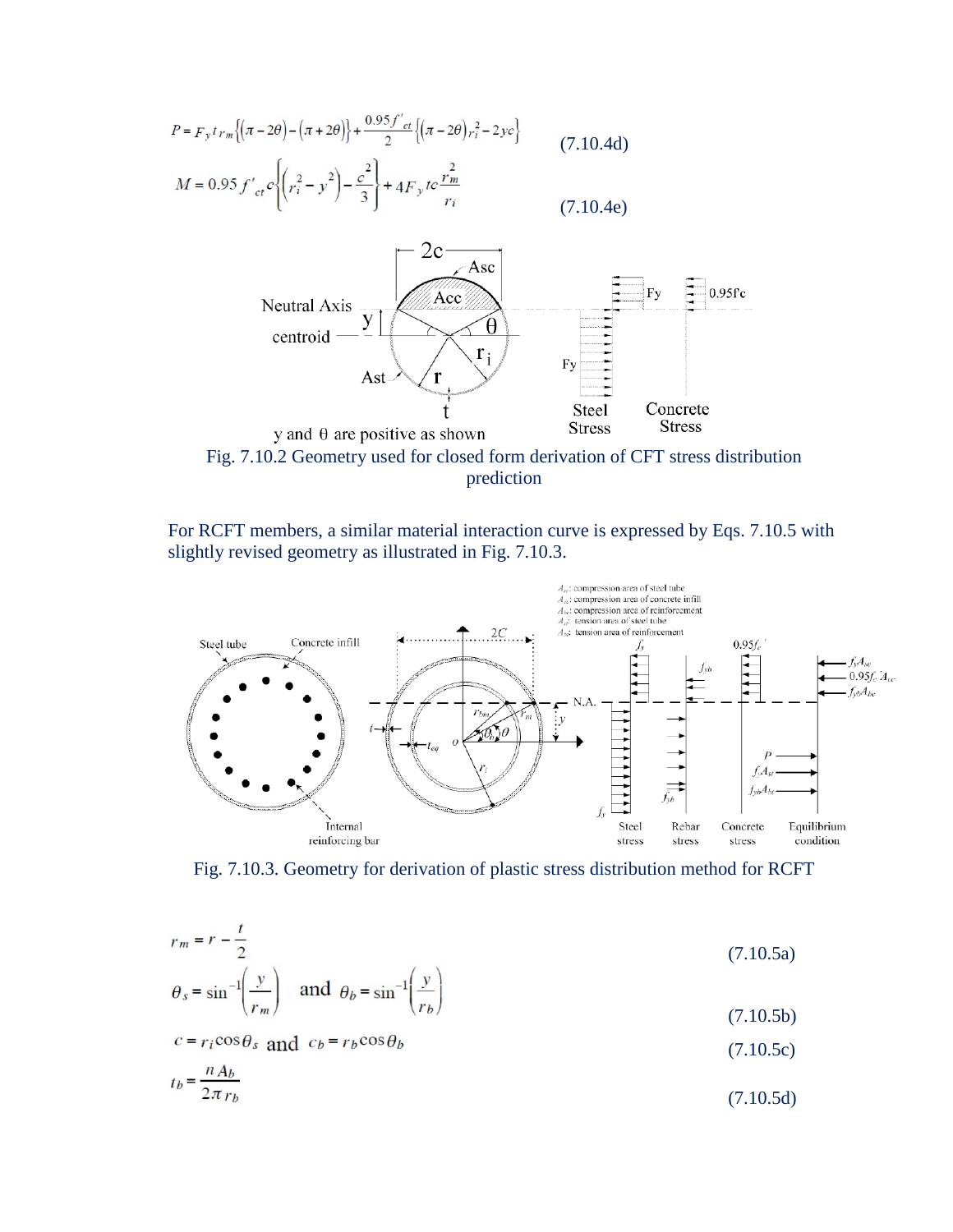$$
P = F_{ys} t r_m \{ (\pi - 2\theta_s) - (\pi + 2\theta_s) \} + t_b r_b \{ F_{yb} (\pi - 2\theta_b) - (F_{yb} - .95 f_c)(\pi + 2\theta_b) \}
$$
  
+ 
$$
\frac{0.95 f_c c}{2} \{ (\pi - 2\theta_s) r_i^2 - 2yc \}
$$
(7.10.5e)  

$$
M = 0.95 f_c c \{ (r_i^2 - y^2) - \frac{c^2}{3} \} + 4 F_{ys} t c \frac{r_m^2}{r_i} + 4 F_{yb} t_b c_b r_b
$$
(7.10.5f)

A positive value of P implies a compressive force, and y and Μ are positive with the sign convention shown in the figures. The variable y varies between plus and minus  $r_i$ . The P-M interaction curve is generated by solving the equations for selected points in this range and connection of those points. The above equations for nominal capacities could be used for both strength and extreme limit states with corresponding resistance factors per LRFD specifications.

## **Step 5: Impact of Stability on P-M Interaction Curve (Option For Non-restrained CFT and RCFT)**

Piles and shafts are typically assumed to be continually braced by the surrounding soil. Hence, piles and shafts are not normally affected by P-∆ effects or other secondary effects. As a result, this is not needed for most applications of CFT or RCFT as deep foundation elements. However, it is recognized that special circumstances such as scour, soil liquefaction, or other design issues may leave piles and shafts subject to stability and P-  $\Delta$  effects or other secondary effects. In these circumstances, it is necessary to adjust the material interaction curve shown in Fig. 7.10.1b to account for stability and slenderness effects. To do this, it is necessary to employ the flexural stiffness, *EIeff*, of the pier, provided in Eq. 7.10.3a.

Global column buckling is determined by the equations provided in AISC and repeated here for clarity:

| $P_{cr} = 0.658^{Pe} P_{o}$    | (7.10.6a) |
|--------------------------------|-----------|
| $P_{cr} = 0.877 P_e$           | (7.10.6b) |
| $P_o = 0.95 f_c A_c + F_v A_s$ | (7.10.6c) |

where  $P_e$  is the elastic buckling load by the Euler equation, and  $A_c$  and  $A_s$  are areas of the concrete and steel, respectively.

The interaction curve including stability effects is a modified version of the material interaction curve (Fig. 7.10.1b), which forms its basis. A series of points are jointed to form the curve. The points are as defined as follows:

- o Points *A* and *B* are the axial and flexural capacity by the PSDM.
- o Point *C* corresponds to the location on the PSDM interaction curve that results in the same moment capacity as point *B* but with axial load.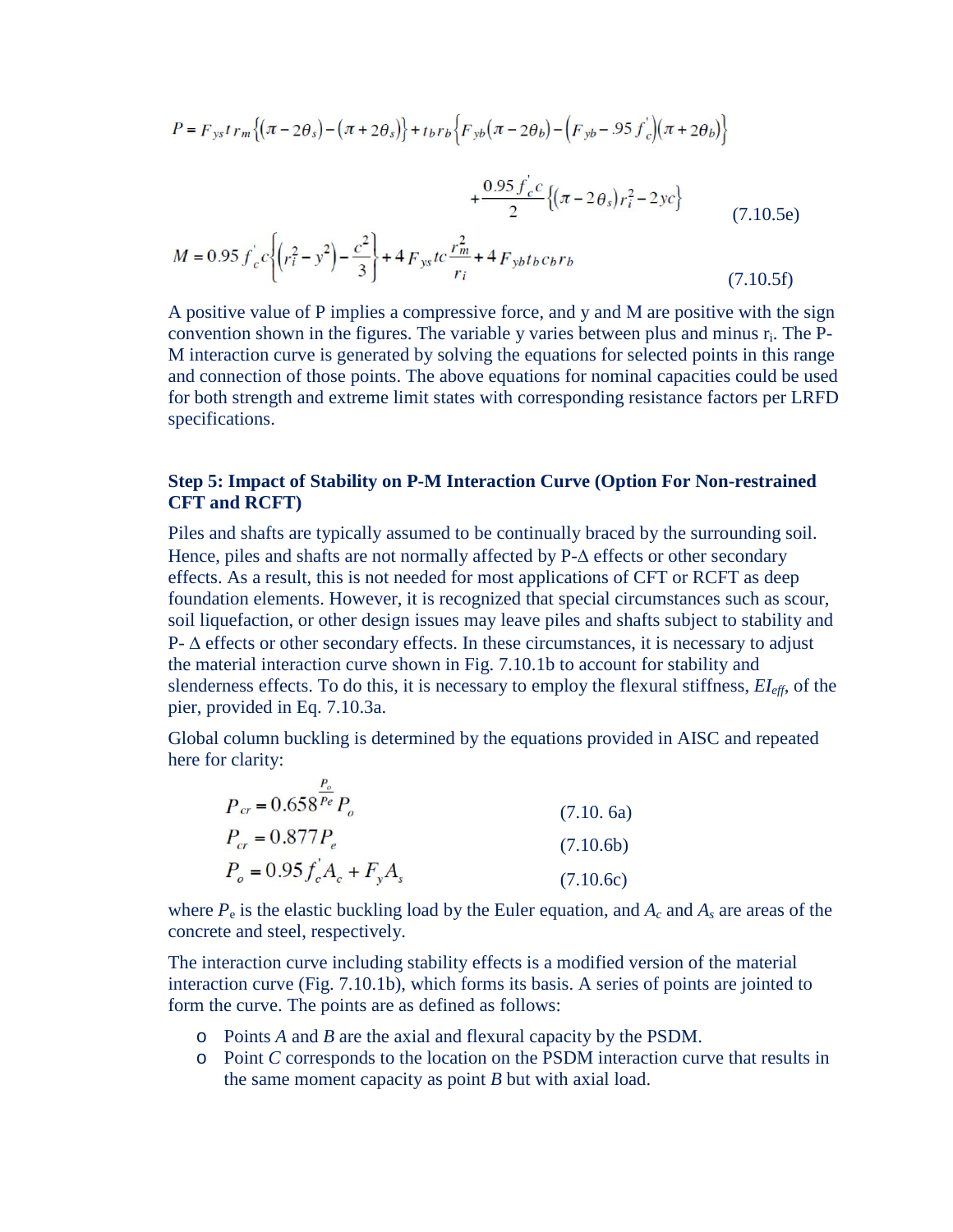- o Points *A'* and *C'* are obtained by multiplying the axial load associated with points *A* and *C* by the ratio,  $P_{cr}/P_o$ .
- o Point *D* is located on the PSDM interaction curve and corresponds to one half of axial load which is determined for point *C'*.
- o Point *A''* is the intersection of PSDM *P*-*M* interaction and a line parallel with the *x-*axis through the point *A'*.

The resulting curve accounts for global buckling of the tube and an example is shown in Fig. 7.10.4. The axial strength is limited to point *A'* (or the AISC buckling capacity). The stability based *P*-*M* interaction curve is then constructed by connecting points *A'*, *A''*, *D*, and *B,* as shown in the figure. This interaction curve should then be used for strength design of the member for all load conditions. Seismic design requires that less ductile elements be designed for the expected maximum plastic capacity of the ductile members. Given a specified axial load, the expected maximum bending moment will be 125% of the moment obtained from the interaction curve and this is the demand that should be used to design any less-ductile connecting elements.



Fig. 7.10.4. Construction of the Stability-Based Interaction Curve for CFT and RCFT

#### **Step 6: Determine the Shear Strength of CFT and RCFT**

The shear resistance of CFT and RCFT shall be taken as:

$$
V_u = \phi V_n = \phi (V_s + 0.5*V_c)
$$
 (7.10.7)

where:

 $V_s$  = Shear resistance of steel casing = 0.6F<sub>y</sub> 0.5  $\pi$ tD

 $V_c$  = Shear resistance of concrete = 0.0316 β SQRT(f<sub>c</sub><sup>'</sup>) A<sub>c</sub>. if  $P_u$  is compressive

 $\phi$  = 0.85 LRFD resistance factor for shear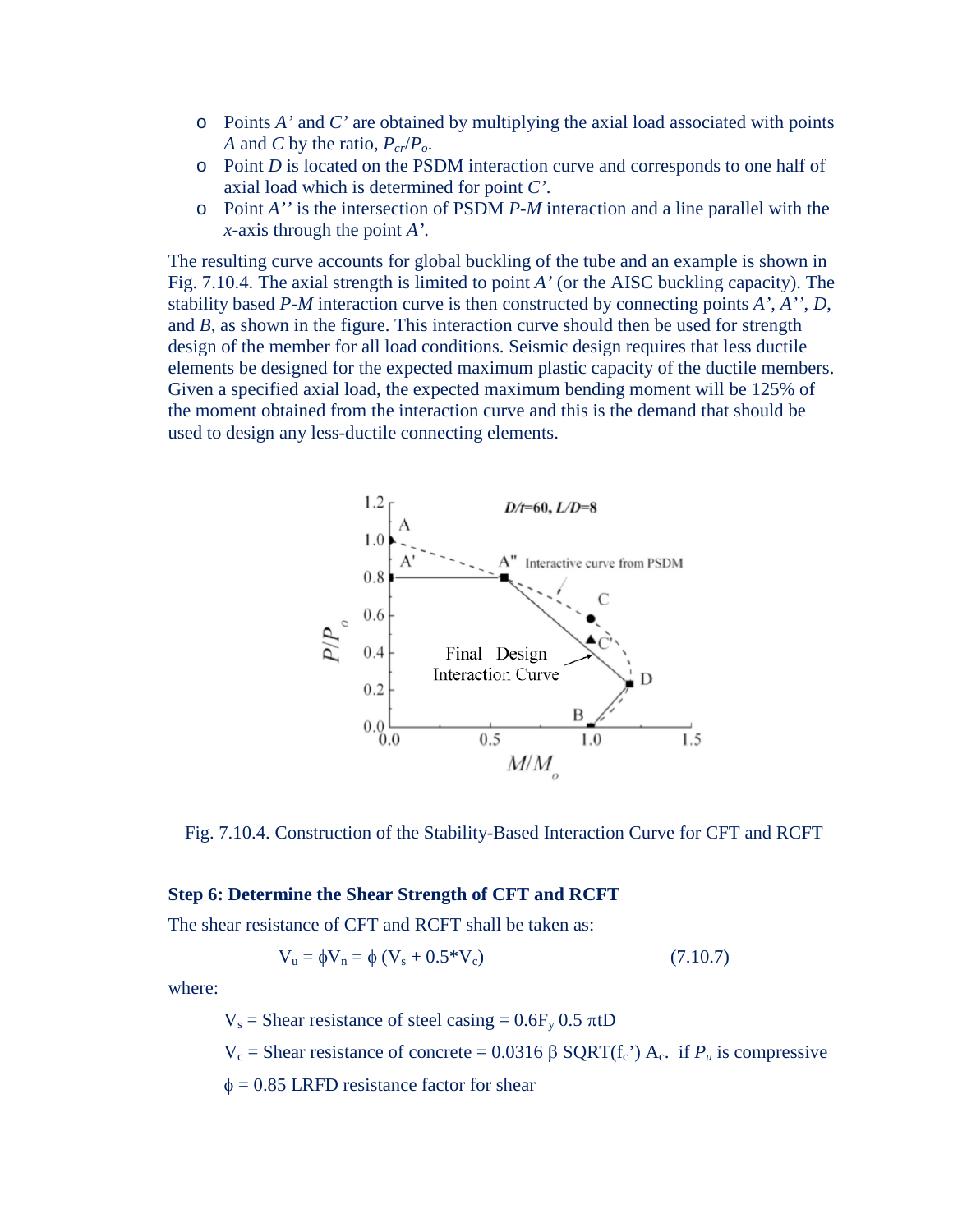$A_c$  = area of concrete within the steel casing

 $f_c$  = compressive strength of concrete

## **Step 7: Pile or Shaft Connection Design**

Two types of connection are considered for piles or shafts. The full strength connection, illustrated in Fig. 7.10.5, is proposed for connecting piles to pile caps. The partial strength connection, illustrated in Fig. 7.10.7, is proposed for connecting to pier columns.

## **7.10.3 Full Strength Connection**

The foundation connection design for the CFT must consider several different factors. A central part of this research study is the design and detailing of the connecting CFT to the foundation or cap-beam. The connection design should include:

- 1. Detailing/sizing of the annular ring
- 2. Determination of the embedment depth
- 3. Punching shear evaluation
- 4. General design (flexure and shear) of the connecting (foundation or cap-beam) element to sustain the CFT column demands.

## **7.10.4 Detailing of Annular Ring and Embedment Depth**

An annular ring is welded to the end of the tube to provide anchorage and stress distribution, as illustrated in Fig. 7.10.5. The ring is made of steel of the same thickness and yield stress as the steel tube. The ring extends outside the tube 16 times the thickness of the tube and projects inside the tube 8 times the thickness of the tube. This gives a width of the ring of 25 times the thickness of the tube, as shown in the figure.

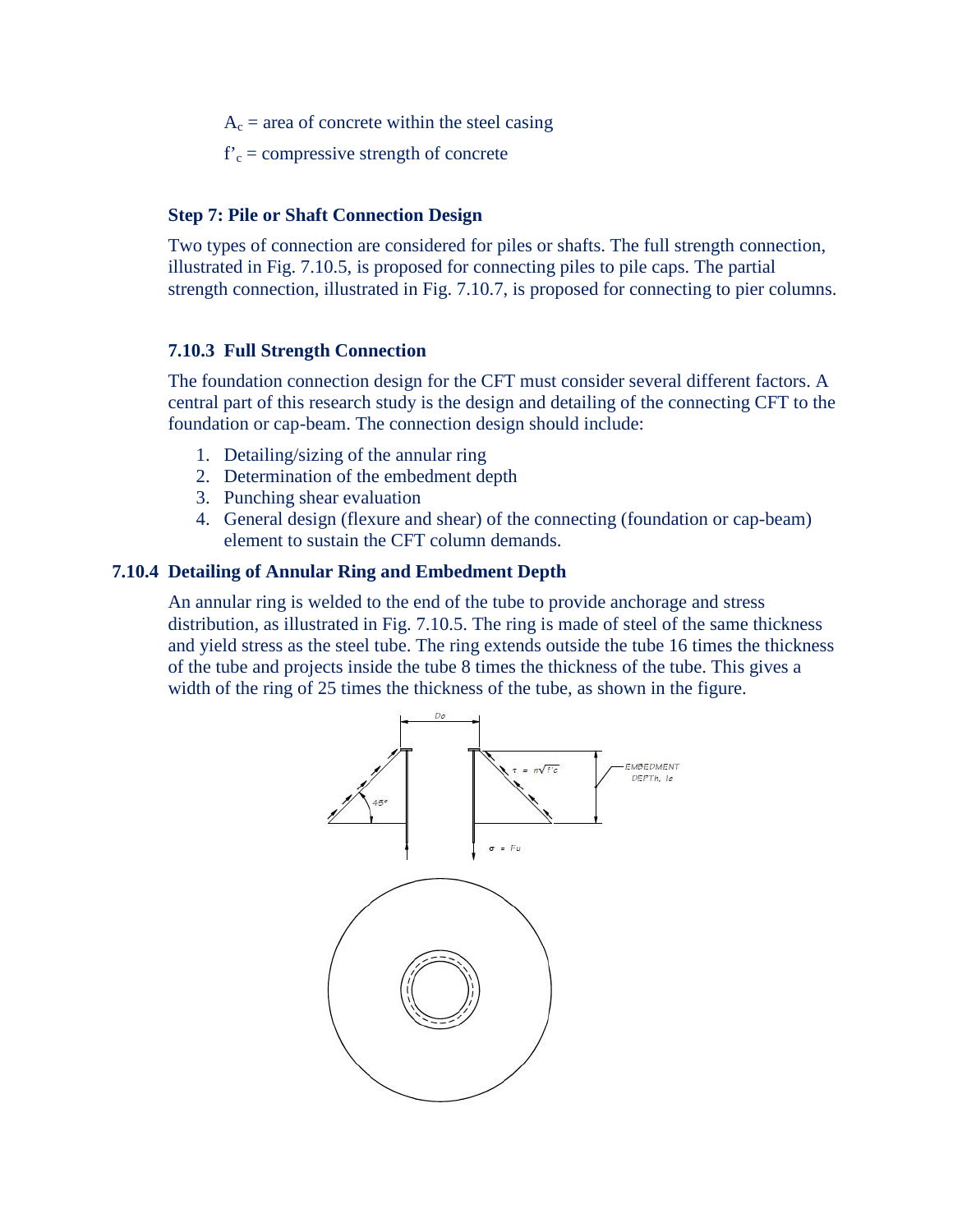Fig. 7.10.5. Cone pullout requirements for the full strength pile cap connection

The ring is welded to the tube with complete joint penetration (CJP) welds of matching metal or fillet welds on both the inside and outside of the tube. The fillet welds must be capable of developing the full tensile capacity of the tube, and for this purpose the minimum weld size, w, of the fillets can be defined by Eq. 7.10.8.

$$
w \ge \frac{1.47 F_{u} t}{F_{\text{EXX}}} \tag{7.10.8}
$$

where  $F_{EXX}$  and  $F_u$  are the minimum tensile strength of the weld metal and tube steel, respectively. If spirally welded pipe piles are allowed, skelp splices should be located at least 1'-0" away from the annular ring. The CFT weld detail is shown in Figure 7.10.6.





The tube and the annular ring are embedded into the pile cap with an embedment depth, le, needed to assure ductile behavior of the connection as depicted in Fig. 7.10.6. This minimum embedment length is defined as: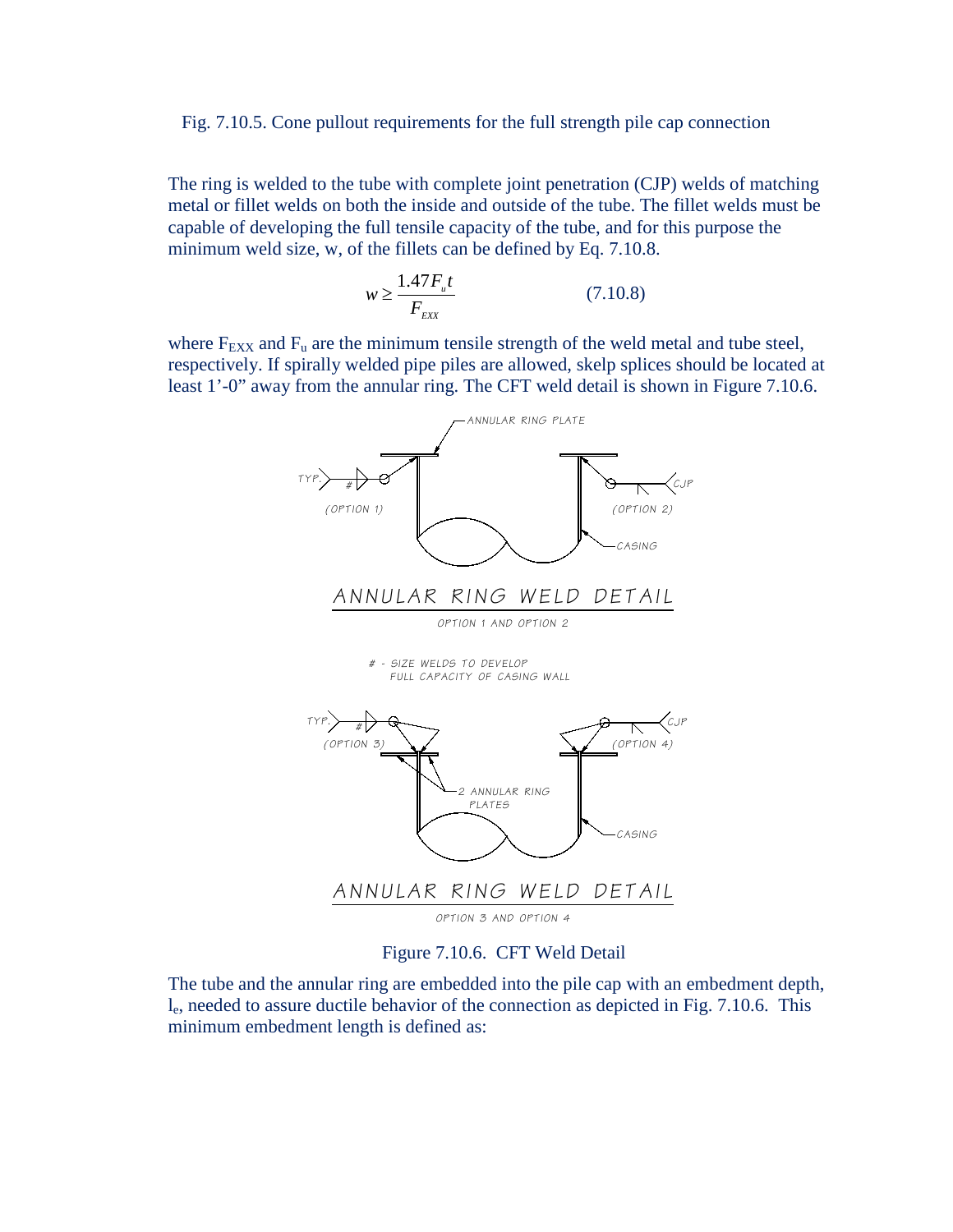$$
l_e \ge \sqrt{\frac{D_o^2}{4} + \frac{DtF_u}{6\sqrt{f_{cf}}} - \frac{D_o}{2}}
$$
\n(7.10.9)

The concrete in the pile cap will have a minimum compressive strength, *f'cf*, (psi). The variable  $D<sub>o</sub>$  is the outside diameter of the annular ring for the embedded connection as shown in Figure 7.10.5, and  $F_u$  is the minimum specified tensile strength of the steel (psi).

The pile cap must have adequate concrete depth, *h*, above the concrete filled tube to avoid punching through the pile cap. This is similar to the force transfer mechanism for a reinforced concrete column.

$$
C_{\text{max}} = C_s + C_c \tag{7.10.10a}
$$
\n
$$
d_f = \sqrt{\frac{D^2}{4} + \frac{250C_{\text{max}}}{\sqrt{f_{\sigma}^2}}} - \frac{D}{2} \tag{7.10.10b}
$$

where  $C_c$  and  $C_s$  are the compression forces in the concrete and the steel due to the combined bending and axial load as computed by the PSDM for the most extreme load effect.

### **7.10.5 Pile Cap Reinforcement**

The pile cap must follow conventional design practice and must be adequate to sustain the foundation design loads. As a result, the concrete, reinforcement and pile cap thickness usually will be identical to that required by normal pile cap design. However, the total concrete pile cap thickness,  $d_f$ , also must be large enough to control punching shear and cone pullout of the CFT piles, as expressed in Eq. 7.1011a. The width and length of the pile cap,  $b_f$ , must be large enough to accommodate the concrete struts of 60 degrees from the vertical originating at the base of the ring, as indicated in Eq. 7.1011b. Piles shall be adequately spaced avoiding intersecting concrete struts.

| $d_f \geq h+l_e$        | (7.10.11a) |
|-------------------------|------------|
| $b_f \ge D_o + 3.5 l_e$ | (7.10.11b) |

The shear and flexural reinforcement in the pile cap must be designed for the normal shear and flexural loadings based upon the bridge loads, the soil conditions, and applicable overstrength loads. The flexural reinforcement in both directions should be spaced uniformly across the length and width of the footing, but the bottom layer of flexural reinforcement will be interrupted by the concrete tube. The longitudinal bars that are not interrupted by the tube must be designed with adequate capacity to develop the required foundation resistance. The interrupted bars are needed, but these bars do not contribute to the flexural strength of the footing. Fig. 7.10.7 shows the configuration of the longitudinal reinforcing bars that do not penetrate the tube but are placed within the tube diameter. The hooked length is equal to  $12d_b$ , where  $d_b$  is the diameter of the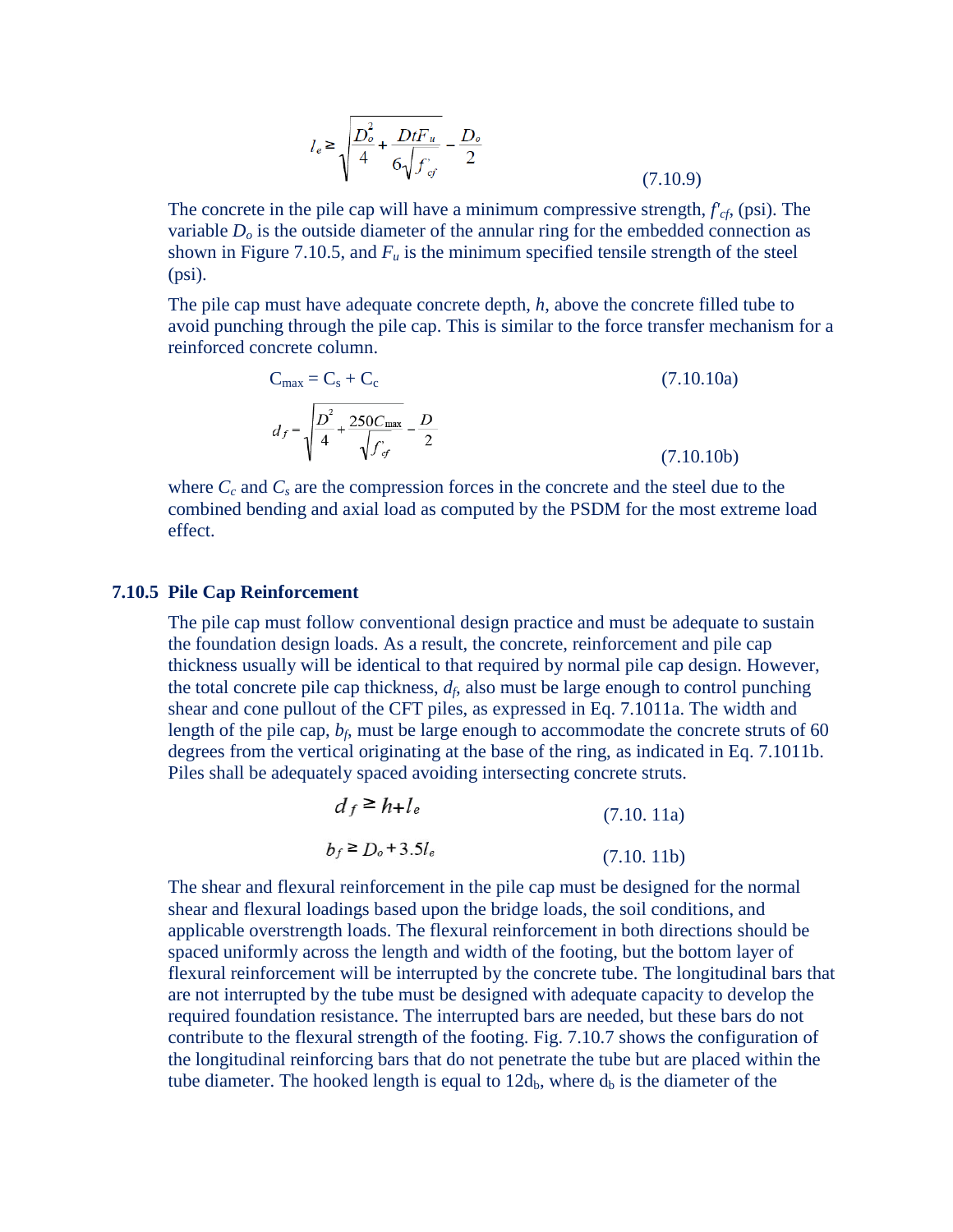longitudinal bar. Standard 90° rebar hooks shall be used in order to develop the full yield strength.

The shear reinforcement in the footing must be designed to meet the shear demand. The vertical reinforcement used to resist the shear must meet an additional constraint within the anchorage region of the embedded tube, such that at least two (2) vertical bars intersect the cone depicted in Fig. 7.10.5. Therefore vertical ties spaced no greater than *s*  in the region within *1.5le* of the outside of the tube, as defined by Eq. 7.10.12.

$$
s \le \frac{l_e}{2.5}
$$
 (7.10.12)

In addition, it is noted that the required embedment results in a shear stress in the critical area surrounding the tube (Figure 7.10.5) of  ${}^6\sqrt{f}$  (psi). Assuming the concrete is capable of resisting a shear demand of  $2\sqrt{f_c}$  (psi), the vertical reinforcement required by Eq. 7.10.12 should be designed to resist  ${}^4\sqrt{f'_e}$  (psi). Additional requirements for the shear demand resulting from other load combinations must also be considered.



Fig. 7.10. 7. Detailing of longitudinal reinforcement adjacent to the tube

## **7.10.6 RCFT Shaft-to-RC Pier Column and RC Shaft Connections**

The recommended RCFT shaft to RC pier column connection is made as illustrated in Fig. 7.10.8. This detailing will develop the fully ultimate capacity of the RC pier at the top of the RCFT shaft. The connection extends all column reinforcement into the RCFT shaft for a length greater than or equal to the WSDOT requirement for noncontact lap splice reinforcement. The contribution of steel casing to the structural capacity of RCFT varies from zero at top of the shaft to fully composite at the end of transition zone. Transition zone is taken as1.0D for RCFT.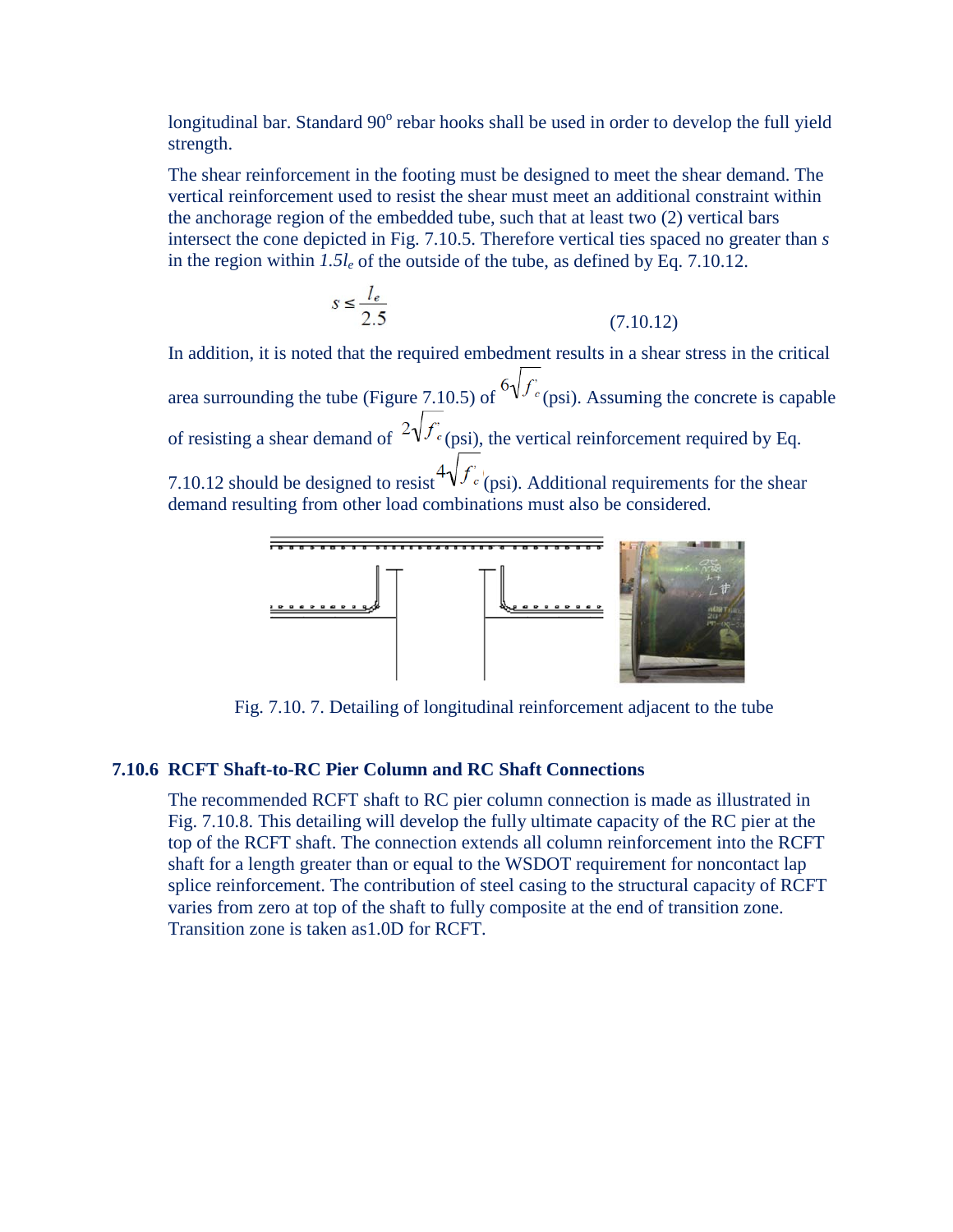

Figure 7.10.8. RC to RCFT connection

The requirement of AASHTO SGS Section 8.16.2 for piles with permanent steel casing is applicable. Per this section of the SGS, the extent of longitudinal reinforcement may be reduced to only the upper portion of the pile required to develop ultimate tension and compression capacities of the permanent steel cased pile.

Steel casing shall be left as permanent for RCFTs installed either by rotary drilling or oscillators. Slip casing is not permitted for RCFT foundation.

The cross-section for CFT and RCFT shall be adjusted for corrosion rates as specified below but not less than 1/16 inch at the end of design life (75 years minimum) after corrosion:

| Soil embedded zone (undisturbed soil):               | 0.001 inch per year |  |
|------------------------------------------------------|---------------------|--|
| Soil embedded zone (fill or disturbed natural soils) | 0.003 inch per year |  |
| Immersed Zone (fresh water):                         | 0.002 inch per year |  |
| Immersed Zone (salt water):                          | 0.004 inch per year |  |
| Scour Zone (salt water):                             | 0.005 inch per year |  |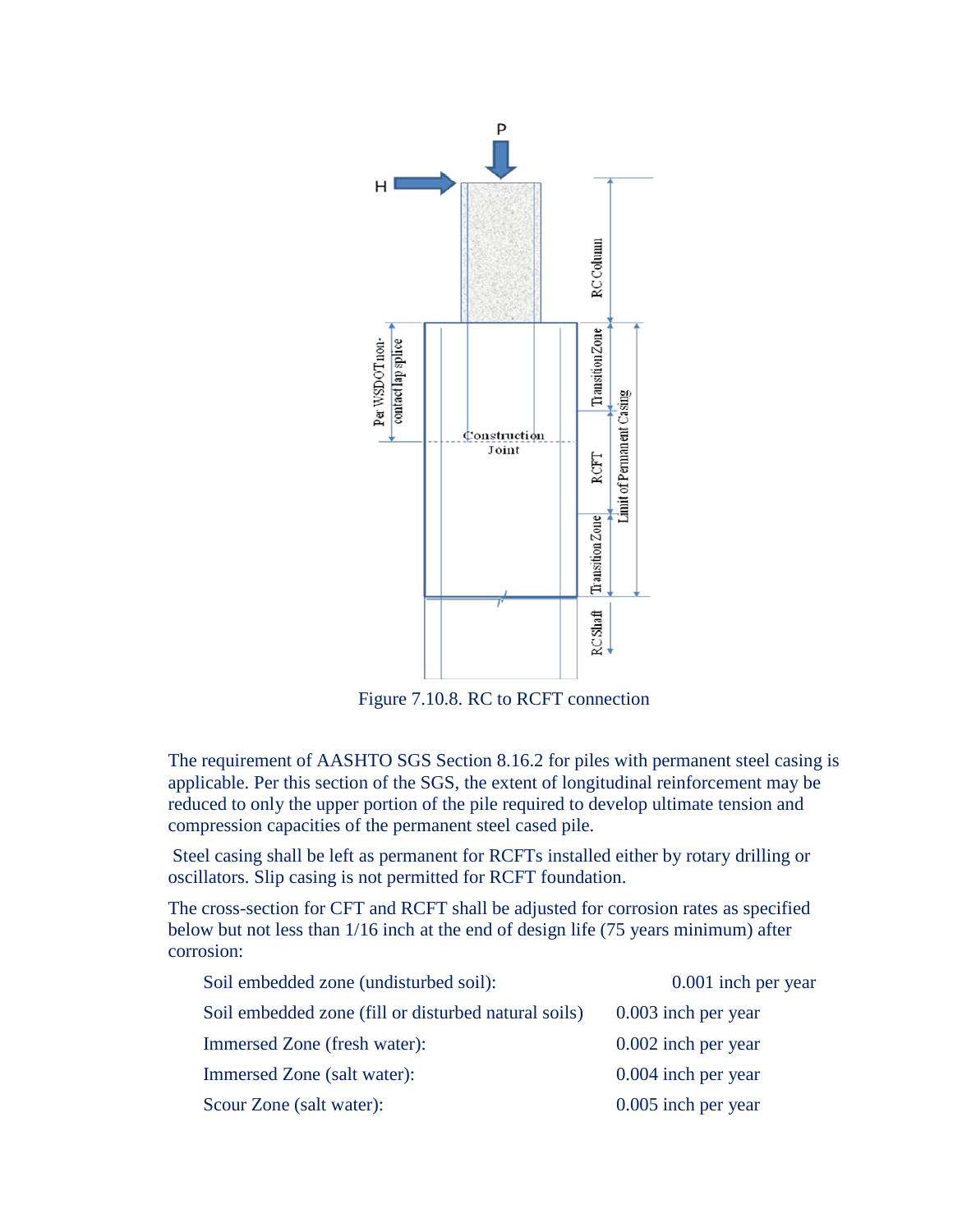The area of the steel casing shall be included in determining the percentage of reinforcement,  $\rho$  for both CFT and RCFT. In case of RCFT the minimum longitudinal reinforcement could be reduced to 0.5% of the gross shaft cross-section area.

# **7.10.7 Notations**

| $A_b$                       | $\equiv$             | area of a single bar for the internal reinforcement $(in^2)$               |
|-----------------------------|----------------------|----------------------------------------------------------------------------|
| $A_c$                       | $\equiv$             | net cross-sectional area of the concrete $(in^2)$                          |
| $A_{s}$                     | $\equiv$             | cross-sectional area of the steel tube and the longitudinal internal steel |
|                             |                      | reinforcement $(in.^2)$                                                    |
| $b_f$                       | $\equiv$             | width and length of pile cap (in)                                          |
| $\mathcal{C}_{\mathcal{C}}$ | $=$                  | one half the chord length for a given stress state as shown in Figures     |
|                             |                      | 7.10.2, Figure 7.10.3 and Eq. 7.10.5c (in)                                 |
| $c_b$                       | $\equiv$             | one half the chord length for a given stress state of a fictional tube     |
|                             |                      | modeling the internal reinforcement (in)                                   |
| CFT                         | $\equiv$             | concrete filled tube.                                                      |
| D                           | $\equiv$             | outside diameter of the tube (in.)                                         |
| $D_{o}$                     | $\equiv$             | outside diameter of the annular ring as shown in Figure 7.10.5             |
| $d_b$                       | $\equiv$             | nominal diameter of a reinforcing bar (in)                                 |
| $\overline{d_f}$ =          |                      | depth of pile cap (in)                                                     |
| $E_c$ =                     |                      | elastic modulus of concrete (ksi)                                          |
| $EI_{\text{eff}}$ =         |                      | effective composite flexural cross-sectional stiffness of the CFT or RCFT  |
|                             |                      | element                                                                    |
| $E_s$                       | $\equiv$             | modulus of elasticity of steel (ksi)                                       |
| $F_{EXX}$                   | $\equiv$             | classification strength of weld metal (ksi)                                |
| $F_u$                       | $\equiv$             | specified minimum tensile strength of steel (ksi)                          |
| $F_y$                       | $\equiv$             | specified minimum yield strength of steel (ksi)                            |
| $F_{yb}$                    | $\alpha_{\rm c} = 0$ | specified minimum yield stress of reinforcing bars used for internal       |
|                             |                      | reinforcement (ksi)                                                        |
| $F_{\rm{y}s}$<br>$f_c$      | $\equiv$             | specified minimum yield stress of the steel tube (ksi)                     |
|                             | $\equiv$             | minimum specified 28-day compressive strength of concrete (ksi)            |
| $f_{\it cf}$                | $\equiv$             | minimum compressive strength of the concrete in the footing (psi)          |
| $\boldsymbol{h}$            | $=$                  | depth required for punching shear of footing (in)                          |
| $I_c$                       | $\equiv$             | uncracked moment of inertial of the concrete about centroidal axis $(in4)$ |
| $I_{s}$                     | $\equiv$             | moment of inertial of the steel tube and the longitudinal internal steel   |
|                             |                      | reinforcement about centroidal axis $(in4)$                                |
| K                           | $=$                  | effective length factor as specified in Article 4.6.2.5 of the AASHTO      |
|                             |                      | LRFD Bridge Design Specifications.                                         |
| l                           | $=$                  | unbraced length in the plane of buckling (in)                              |
| $l_e$                       |                      | embedment length for cone pullout of full-strength CFT foundation          |
|                             | $=$                  | connection (in)                                                            |
| $\boldsymbol{M}$            | $=$                  | nominal moment resistance as function of nominal axial load, P, for a      |
|                             |                      | given stress state (kip-inches) (Eqs.7.10.4e and 7.10.5f)                  |
| $M_{o}$                     | $=$                  | composite plastic moment resistance of the CFT and RCFT members            |
|                             |                      | without axial load (kip-in)                                                |
|                             |                      |                                                                            |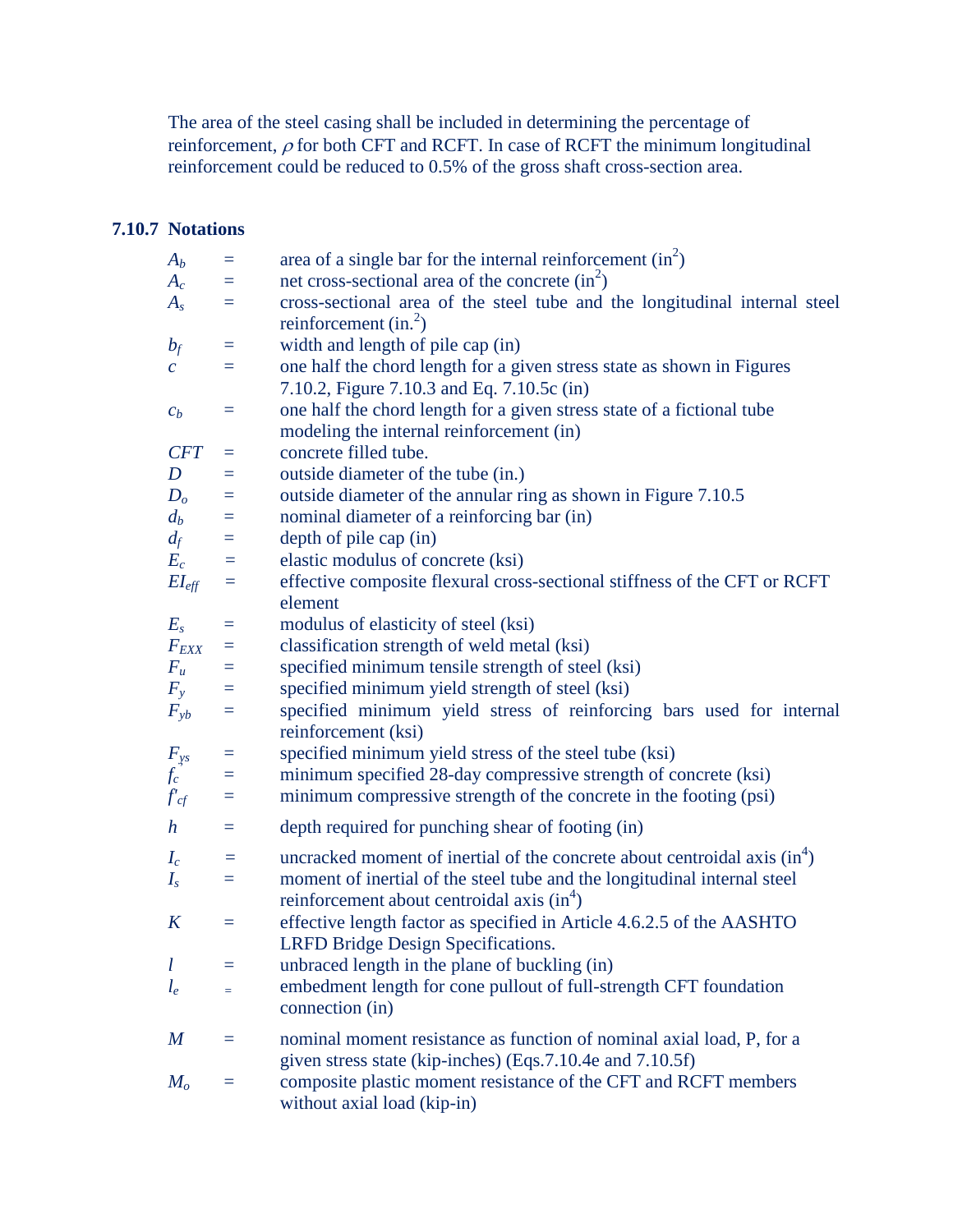| $\boldsymbol{n}$                | Ξ   | number of equally spaced longitudinal internal steel reinforcement                                                                           |
|---------------------------------|-----|----------------------------------------------------------------------------------------------------------------------------------------------|
| $\boldsymbol{P}$                | $=$ | applied axial dead load (kips) (Eq. 7.10.3b), nominal compressive load<br>capacity of the member as function of nominal bending moment for a |
|                                 |     | given stress state (kips) (Eqs. 7.10.4d and 7.10.5e)                                                                                         |
| $P_{cr}$                        | $=$ | maximum strength of an axially loaded compression member (kip)                                                                               |
| $P_e$                           | $=$ | elastic critical buckling resistance (kips)                                                                                                  |
|                                 |     | $P_e = \frac{\pi^2 EI_{\text{eff}}}{(Kl)^2}$                                                                                                 |
| $PSDM =$                        |     | plastic stress distribution method.                                                                                                          |
| $P_u$                           | Ξ   | factored axial load acting on member (kip)                                                                                                   |
| $P_o$                           | $=$ | maximum compressive load capacity of the column without consideration<br>of buckling (kips)                                                  |
| RC                              | $=$ | reinforced concrete.                                                                                                                         |
| <b>RCFT</b>                     | $=$ | concrete filled tube with internal reinforcement.                                                                                            |
| r                               | Ξ   | radius to the outside of the steel tube as shown in Figure 7.10.2 (in)                                                                       |
| $r_b$                           | Ξ   | radius to the center of the internal reinforcing bars (Eq. 7.10.5c) (in)                                                                     |
| $r_i$                           | Ξ   | radius to the inside of the steel tube as shown in Figure 7.10.3 (in)                                                                        |
| $r_m$                           | $=$ | radius to the center of the steel tube as shown in Figure 7.10.3 (in)                                                                        |
| $r_{bm}$                        | $=$ | radius to the center of the steel tube as shown in Figure 7.10.3 (in)                                                                        |
| $\boldsymbol{S}$                | $=$ | maximum spacing of shear reinforcing in cone pullout region (in)                                                                             |
| $t_b, t_{eq}$                   | $=$ | thickness of a fictional steel tube used to model the contribution of the                                                                    |
|                                 |     | internal reinforcement as shown in Figure 7.10.3 (in)                                                                                        |
| t                               | $=$ | wall thickness of the tube (in)                                                                                                              |
| $V_u$                           | $=$ | shear due to the factored loads (kip)                                                                                                        |
| $V_n$                           | Ξ   | nominal shear resistance (kip)                                                                                                               |
| W                               | $=$ | size of fillet weld (in)                                                                                                                     |
| $\mathcal{Y}$                   | $=$ | distance from the center of the tube to neutral axis for a given stress state                                                                |
|                                 |     | as shown in Figures $7.10.2$ and $7.10.3$ (in)                                                                                               |
| $\phi$                          | $=$ | resistance factor for shear                                                                                                                  |
| $\rho$                          | $=$ | ratio of area of steel to area of gross concrete area                                                                                        |
| $\theta_{\scriptscriptstyle b}$ | $=$ | angle used to define $cb$ in the reinforcing bars for a given stress state as                                                                |
|                                 |     | shown in Figure 7.10.3 (rad.)                                                                                                                |
| $\theta$                        | $=$ | angle used to define $c$ in the steel tube for a given stress state as shown in                                                              |
|                                 |     | Figures 7.10.2 and 7.10.3 (rad.)                                                                                                             |

## **7.10.8 References**

- 1. AASHTO (2011) "AASHTO Guide Specification for LRFD Seismic Bridge Design," American Association of State Highway and Transportation Officials, Washington, D.C.
- 2. ACI (2011) "Building Code Requirements for Structural Concrete and Commentary," American Concrete Institute, Farmington Hills, MI.
- 3. AISC (2010) "Specifications for Structural Steel Buildings" ANSI/AISC Standard 360- 10, American Institute of Steel Construction, Chicago, IL.
- 4. AISI. American Iron and Steel Institute.